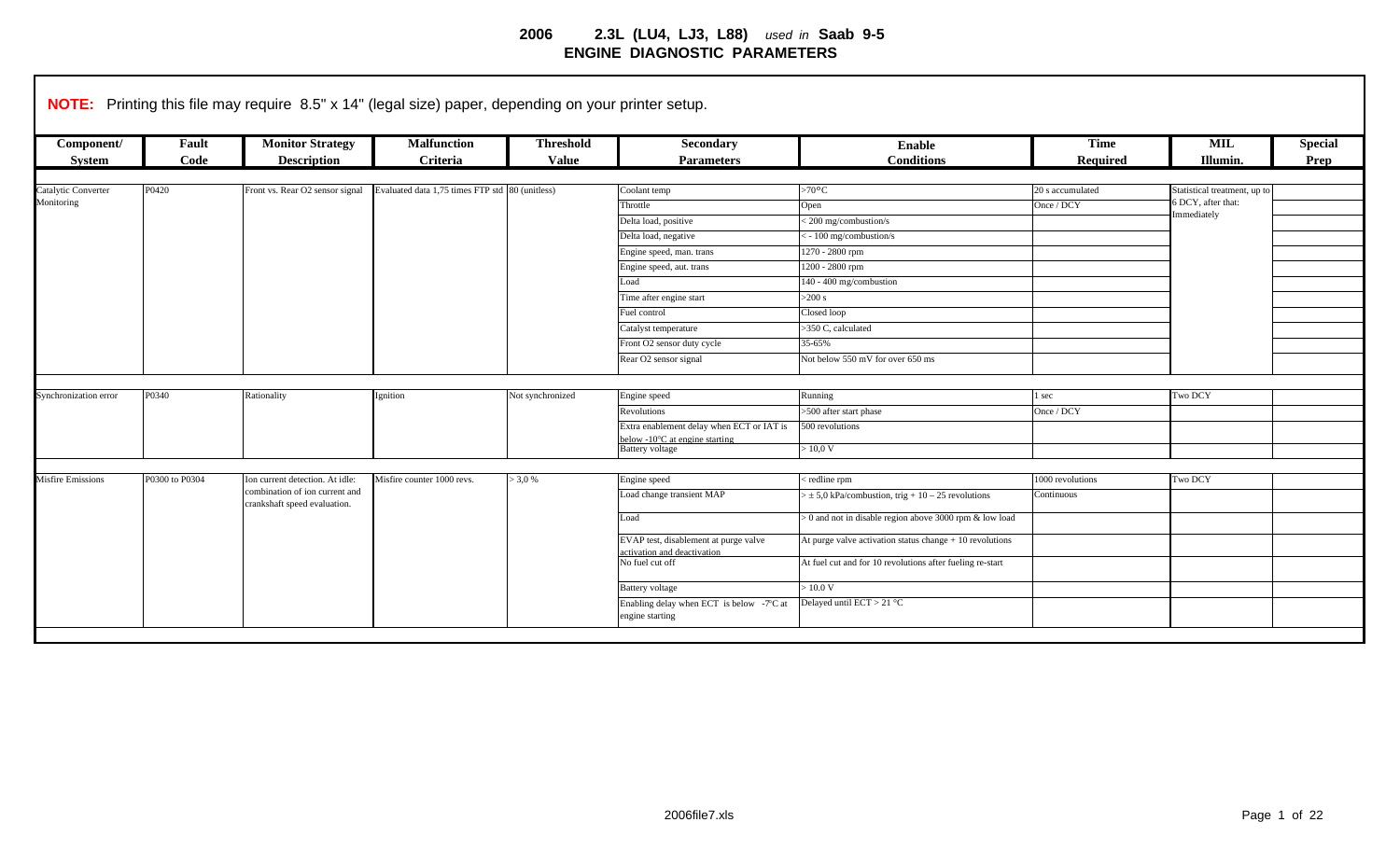|                                                           |                | NOTE: Printing this file may require 8.5" x 14" (legal size) paper, depending on your printer setup. |                                                                                                                                              |                                  |                                       |                            |                                    |                         |                        |                        |
|-----------------------------------------------------------|----------------|------------------------------------------------------------------------------------------------------|----------------------------------------------------------------------------------------------------------------------------------------------|----------------------------------|---------------------------------------|----------------------------|------------------------------------|-------------------------|------------------------|------------------------|
| Component/<br><b>System</b>                               | Fault<br>Code  | <b>Monitor Strategy</b><br><b>Description</b>                                                        | <b>Malfunction</b><br>Criteria                                                                                                               | <b>Threshold</b><br><b>Value</b> | Secondary<br><b>Parameters</b>        |                            | <b>Enable</b><br><b>Conditions</b> | <b>Time</b><br>Required | <b>MIL</b><br>Illumin. | <b>Special</b><br>Prep |
|                                                           |                |                                                                                                      |                                                                                                                                              |                                  |                                       |                            |                                    |                         |                        |                        |
|                                                           |                |                                                                                                      | Special case in hot fuel conditions Count 70% of detected misfires<br>before evaluating vs. fault limit.<br>Applies only to first 1000 revs. |                                  | ECT at engine shut off                | $>110\ ^{\circ}\mathrm{C}$ |                                    |                         |                        |                        |
|                                                           |                |                                                                                                      |                                                                                                                                              |                                  | ECT at engine starting                | >110 °C                    |                                    |                         |                        |                        |
|                                                           |                |                                                                                                      |                                                                                                                                              |                                  | IAT at engine starting                | >70 °C                     |                                    |                         |                        |                        |
|                                                           |                |                                                                                                      |                                                                                                                                              |                                  |                                       |                            |                                    |                         |                        |                        |
| Misfire Catalyst<br>Temperature                           | P1300 to P1304 | Same as above                                                                                        | Misfire counter 200 revolutions                                                                                                              | See separate map                 | Same as above                         | Same as above              |                                    | 200 revolutions         | Two DCY/<br>MIL blink  |                        |
|                                                           |                |                                                                                                      |                                                                                                                                              |                                  |                                       |                            |                                    |                         |                        |                        |
| Misfire Catalyst<br>temperature at low fuel<br>conditions | P1390 to P1394 | Same as above                                                                                        | Same as above                                                                                                                                | Same as above                    | Same as above +                       | Same as above +            |                                    | Same as above           | Same as above          |                        |
|                                                           |                |                                                                                                      |                                                                                                                                              |                                  | Fuel level                            | 5% (4 liters)              |                                    | Continuous              |                        |                        |
|                                                           |                |                                                                                                      |                                                                                                                                              |                                  |                                       |                            |                                    |                         |                        |                        |
| Detect signals                                            | P1312          | Detect 1-2 missing                                                                                   | Detect signal                                                                                                                                | High                             | Engine speed                          | Running                    |                                    | 200 combustions         | Two DCY                |                        |
|                                                           | P1334          | Detect 3-4 missing                                                                                   |                                                                                                                                              |                                  | <b>Battery voltage</b>                | 0.0 V                      |                                    | Continuous              |                        |                        |
|                                                           |                |                                                                                                      |                                                                                                                                              |                                  |                                       |                            |                                    |                         |                        |                        |
| Knock signal                                              | P0327          | Knock signal low                                                                                     | Knock signal                                                                                                                                 | $< 250$ mV                       | Engine speed                          | $800$ rpm                  |                                    | 25 combustions          | Two DCY                |                        |
|                                                           |                |                                                                                                      |                                                                                                                                              |                                  | Voltage                               | > 11,0 V                   |                                    | Continuous              |                        |                        |
|                                                           |                |                                                                                                      |                                                                                                                                              |                                  | No ignition cut in throttle limp-home |                            |                                    |                         |                        |                        |
|                                                           |                |                                                                                                      |                                                                                                                                              |                                  |                                       |                            |                                    |                         |                        |                        |
| 0,5 mm leak check                                         |                |                                                                                                      |                                                                                                                                              |                                  |                                       |                            |                                    |                         |                        |                        |
| <b>EVAP Canister Vent Valve P1444</b>                     |                | Circuit continuity check                                                                             | Short-cut gnd or not connected                                                                                                               | $_{0V}$                          | Engine speed                          | Running                    |                                    | 1 sec, Continuous       | Two DCY                |                        |
|                                                           | P1445          |                                                                                                      | Short-cut Ubatt                                                                                                                              | 12V                              | <b>Battery</b> voltage                | >10.0 V                    |                                    | At engine start         |                        |                        |
|                                                           |                |                                                                                                      |                                                                                                                                              |                                  | Purge                                 | Not active                 |                                    |                         |                        |                        |
|                                                           |                |                                                                                                      |                                                                                                                                              |                                  |                                       |                            |                                    |                         |                        |                        |
| EVAP leak test                                            |                |                                                                                                      |                                                                                                                                              |                                  |                                       | Enable                     | Disable                            |                         |                        |                        |
| General conditions                                        |                |                                                                                                      |                                                                                                                                              |                                  | ECT & IAT                             | $> +5$ °C                  | $> +5$ °C                          |                         |                        |                        |
|                                                           |                |                                                                                                      |                                                                                                                                              |                                  | <b>MAF</b>                            | 100-375 mg/s               |                                    |                         |                        |                        |
|                                                           |                |                                                                                                      |                                                                                                                                              |                                  | $\operatorname{MAF} \Delta$           |                            | $\pm$ 135 mg/s/s                   |                         |                        |                        |
|                                                           |                |                                                                                                      |                                                                                                                                              |                                  | Fuel tank pressure                    | $200\ \mathrm{Pa}$         | $< 200$ Pa                         |                         |                        |                        |
|                                                           |                |                                                                                                      |                                                                                                                                              |                                  | <b>MAP</b>                            | $-20$ kPa                  | -20 kPa (during pull-down)         |                         |                        |                        |
|                                                           |                |                                                                                                      |                                                                                                                                              |                                  | Max number of vapor disables in DCY   | $\overline{3}$             |                                    |                         |                        |                        |
|                                                           |                |                                                                                                      |                                                                                                                                              |                                  | Slosh in Ramp 0                       |                            |                                    |                         |                        |                        |
|                                                           |                |                                                                                                      |                                                                                                                                              |                                  | Pressure change                       |                            | $\times \pm 60$ Pa                 |                         |                        |                        |
|                                                           |                |                                                                                                      |                                                                                                                                              |                                  | Slosh in Ramp 1                       |                            |                                    |                         |                        |                        |
|                                                           |                |                                                                                                      |                                                                                                                                              |                                  | Pressure change in expected direction |                            | $-255/$                            |                         |                        |                        |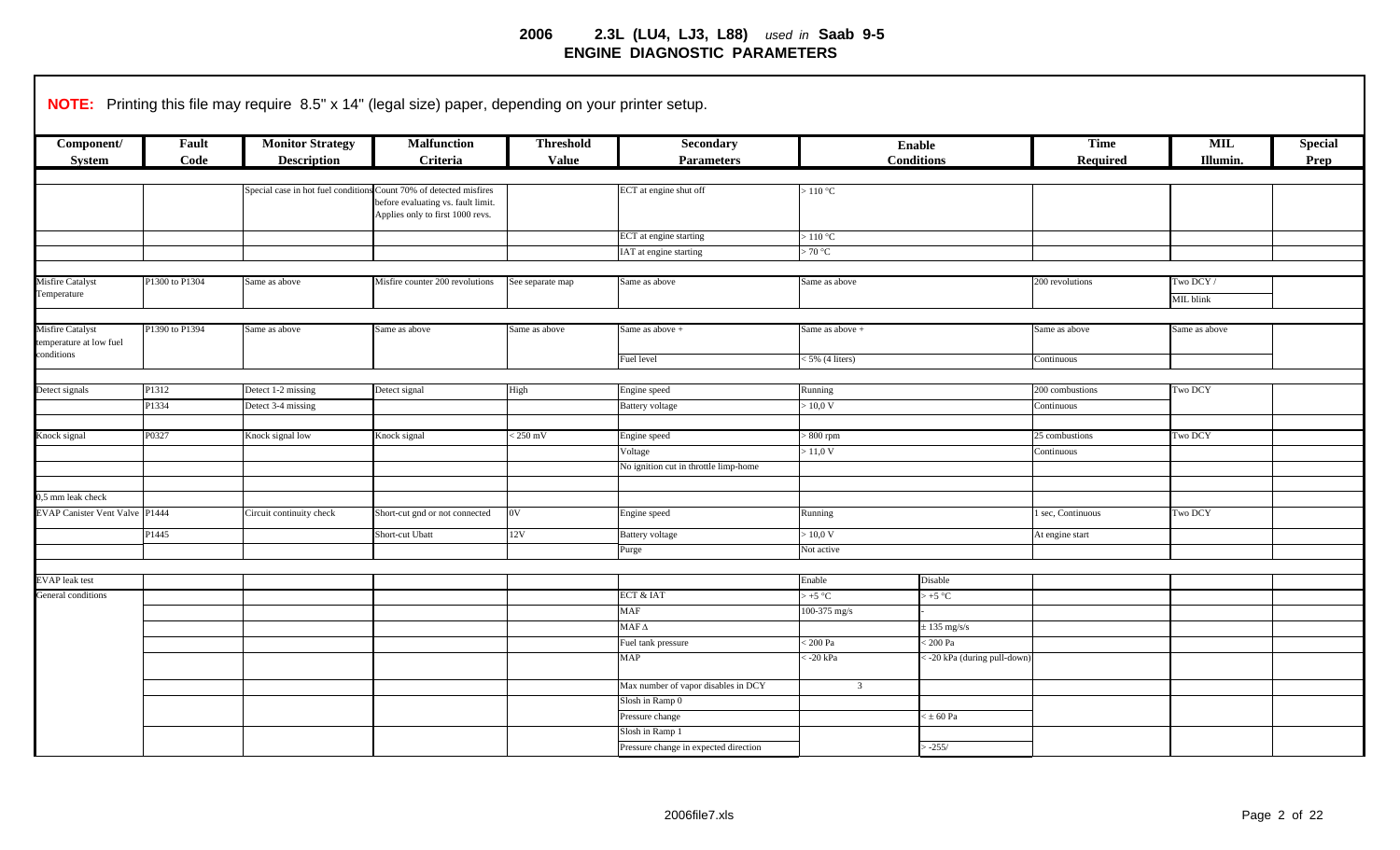|                     |       | <b>NOTE:</b> Printing this file may require 8.5" x 14" (legal size) paper, depending on your printer setup. |                    |                  |                                              |                                            |                      |             |                |                |
|---------------------|-------|-------------------------------------------------------------------------------------------------------------|--------------------|------------------|----------------------------------------------|--------------------------------------------|----------------------|-------------|----------------|----------------|
| Component/          | Fault | <b>Monitor Strategy</b>                                                                                     | <b>Malfunction</b> | <b>Threshold</b> | Secondary                                    |                                            | <b>Enable</b>        | <b>Time</b> | <b>MIL</b>     | <b>Special</b> |
| System              | Code  | <b>Description</b>                                                                                          | Criteria           | <b>Value</b>     | <b>Parameters</b>                            |                                            | <b>Conditions</b>    | Required    | <b>Illumin</b> | Prep           |
|                     |       |                                                                                                             |                    |                  |                                              |                                            |                      |             |                |                |
|                     |       |                                                                                                             |                    |                  | Pressure change in opposite direction        |                                            | $+140\ Pa$           |             |                |                |
|                     |       |                                                                                                             |                    |                  | Slosh in Ramp 2                              |                                            |                      |             |                |                |
|                     |       |                                                                                                             |                    |                  | Pressure change in expected direction        |                                            | $\leq +85$ Pa        |             |                |                |
|                     |       |                                                                                                             |                    |                  | Pressure change in opposite direction        |                                            | $-70$ Pa             |             |                |                |
|                     |       |                                                                                                             |                    |                  | <b>Battery</b> voltage                       | 10 - 16 Volts                              |                      |             |                |                |
|                     |       |                                                                                                             |                    |                  | DTC not set                                  | Tank pressure sensor                       |                      |             |                |                |
|                     |       |                                                                                                             |                    |                  |                                              | Vehicle speed sensor                       |                      |             |                |                |
|                     |       |                                                                                                             |                    |                  |                                              | Canister close valve                       |                      |             |                |                |
|                     |       |                                                                                                             |                    |                  |                                              | Purge valve                                |                      |             |                |                |
|                     |       |                                                                                                             |                    |                  |                                              | <b>Brake light</b>                         |                      |             |                |                |
|                     |       |                                                                                                             |                    |                  |                                              | <b>ECT</b> sensor                          |                      |             |                |                |
|                     |       |                                                                                                             |                    |                  |                                              | IAT sensor                                 |                      |             |                |                |
|                     |       |                                                                                                             |                    |                  | Time between test attempts                   | $30 - 60 s$                                |                      |             |                |                |
|                     |       |                                                                                                             |                    |                  | at Vehicle speed                             | $> 28$ mph                                 |                      |             |                |                |
|                     |       |                                                                                                             |                    |                  | System power-up                              | In present DCY, or no test in previous DCY |                      |             |                |                |
|                     |       |                                                                                                             |                    |                  | Purge ramp                                   | Finished, not required for cold start DCY  |                      |             |                |                |
|                     |       |                                                                                                             |                    |                  | Fuel volume                                  | 15-85% (11-60 liters)                      |                      |             |                |                |
|                     |       |                                                                                                             |                    |                  |                                              |                                            |                      |             |                |                |
|                     |       |                                                                                                             |                    |                  |                                              | Enable                                     | Disable              |             |                |                |
| Idle test           |       |                                                                                                             |                    |                  | Vehicle speed                                |                                            |                      | Once / DCY  |                |                |
|                     |       |                                                                                                             |                    |                  | Vehicle speed $\Delta$ vs. start             |                                            |                      | 25s         |                |                |
|                     |       |                                                                                                             |                    |                  | <b>Brake</b> activations                     |                                            | max 2                |             |                |                |
|                     |       |                                                                                                             |                    |                  | Purge adaption                               | $-7%$                                      |                      |             |                |                |
|                     |       |                                                                                                             |                    |                  | Purge HC $\Delta$ vs. start                  |                                            | < 15,5%              |             |                |                |
|                     |       |                                                                                                             |                    |                  | Lambda integrator ∆ vs. start                |                                            | $-7%$                |             |                |                |
|                     |       |                                                                                                             |                    |                  | Ambient pressure $\Delta$                    | $\leq 4kPa/3$ min                          |                      |             |                |                |
|                     |       |                                                                                                             |                    |                  | Fuel tank pressure                           |                                            | $-2000$ Pa           |             |                |                |
|                     |       |                                                                                                             |                    |                  | Ramp 0 vapor generation                      |                                            | $4$ Pa/s             |             |                |                |
|                     |       |                                                                                                             |                    |                  | Variation between parts in decay measurement |                                            |                      |             |                |                |
|                     |       |                                                                                                             |                    |                  |                                              |                                            |                      |             |                |                |
| Vehicle moving test |       |                                                                                                             |                    |                  | Vehicle speed                                | 43 - 81 mph                                |                      | Once / DCY  |                |                |
|                     |       |                                                                                                             |                    |                  | Vehicle speed $\Delta$ vs. start             |                                            | $<$ ± 4,4 mph        | 35s         |                |                |
|                     |       |                                                                                                             |                    |                  | <b>Brake</b> activations                     |                                            | max 1                |             |                |                |
|                     |       |                                                                                                             |                    |                  | Purge adaption                               | $-6%$                                      |                      |             |                |                |
|                     |       |                                                                                                             |                    |                  | Purge HC $\Delta$ vs. start                  |                                            | < 15,5%              |             |                |                |
|                     |       |                                                                                                             |                    |                  | Lambda integrator $\Delta$ vs. start         |                                            | $-8%$                |             |                |                |
|                     |       |                                                                                                             |                    |                  | Ambient pressure $\Delta$                    | <4kPa/3 min                                |                      |             |                |                |
|                     |       |                                                                                                             |                    |                  | Fuel tank pressure                           |                                            | $-2800\ \mathrm{Pa}$ |             |                |                |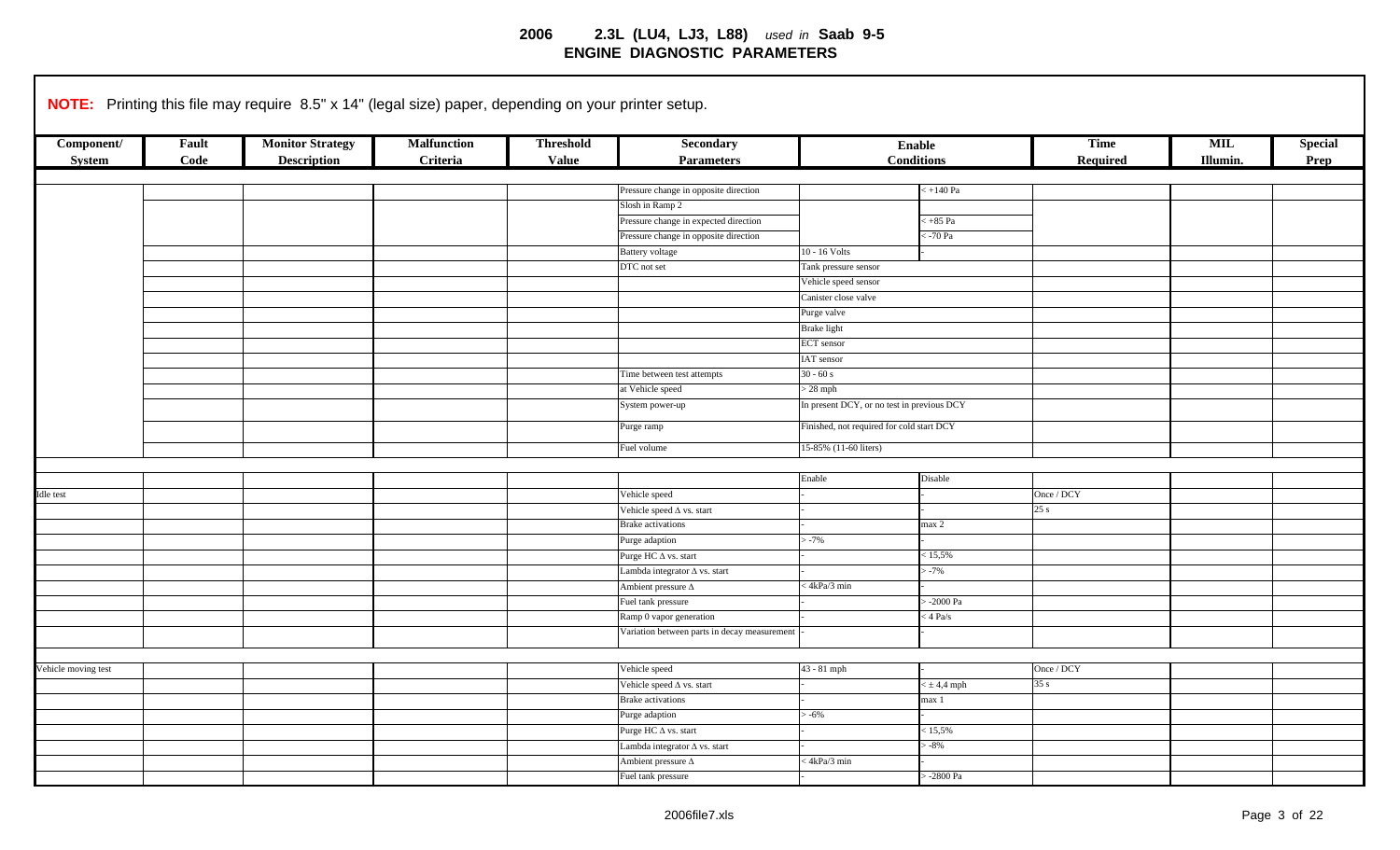|            |       |                         | <b>NOTE:</b> Printing this file may require 8.5" x 14" (legal size) paper, depending on your printer setup. |                  |                                                 |                   |                 |          |                |
|------------|-------|-------------------------|-------------------------------------------------------------------------------------------------------------|------------------|-------------------------------------------------|-------------------|-----------------|----------|----------------|
| Component/ | Fault | <b>Monitor Strategy</b> | <b>Malfunction</b>                                                                                          | <b>Threshold</b> | <b>Secondary</b>                                | <b>Enable</b>     | <b>Time</b>     | MIL      | <b>Special</b> |
| System     | Code  | <b>Description</b>      | Criteria                                                                                                    | Value            | <b>Parameters</b>                               | <b>Conditions</b> | <b>Required</b> | Illumin. | Prep           |
|            |       |                         |                                                                                                             |                  |                                                 |                   |                 |          |                |
|            |       |                         |                                                                                                             |                  | Ramp 0 vapor generation                         | $<$ 2 Pa/s        |                 |          |                |
|            |       |                         |                                                                                                             |                  | Variation between parts in decay measurement  - | $-3\%/-19\%$      |                 |          |                |
|            |       |                         |                                                                                                             |                  | $(s \log h)$                                    |                   |                 |          |                |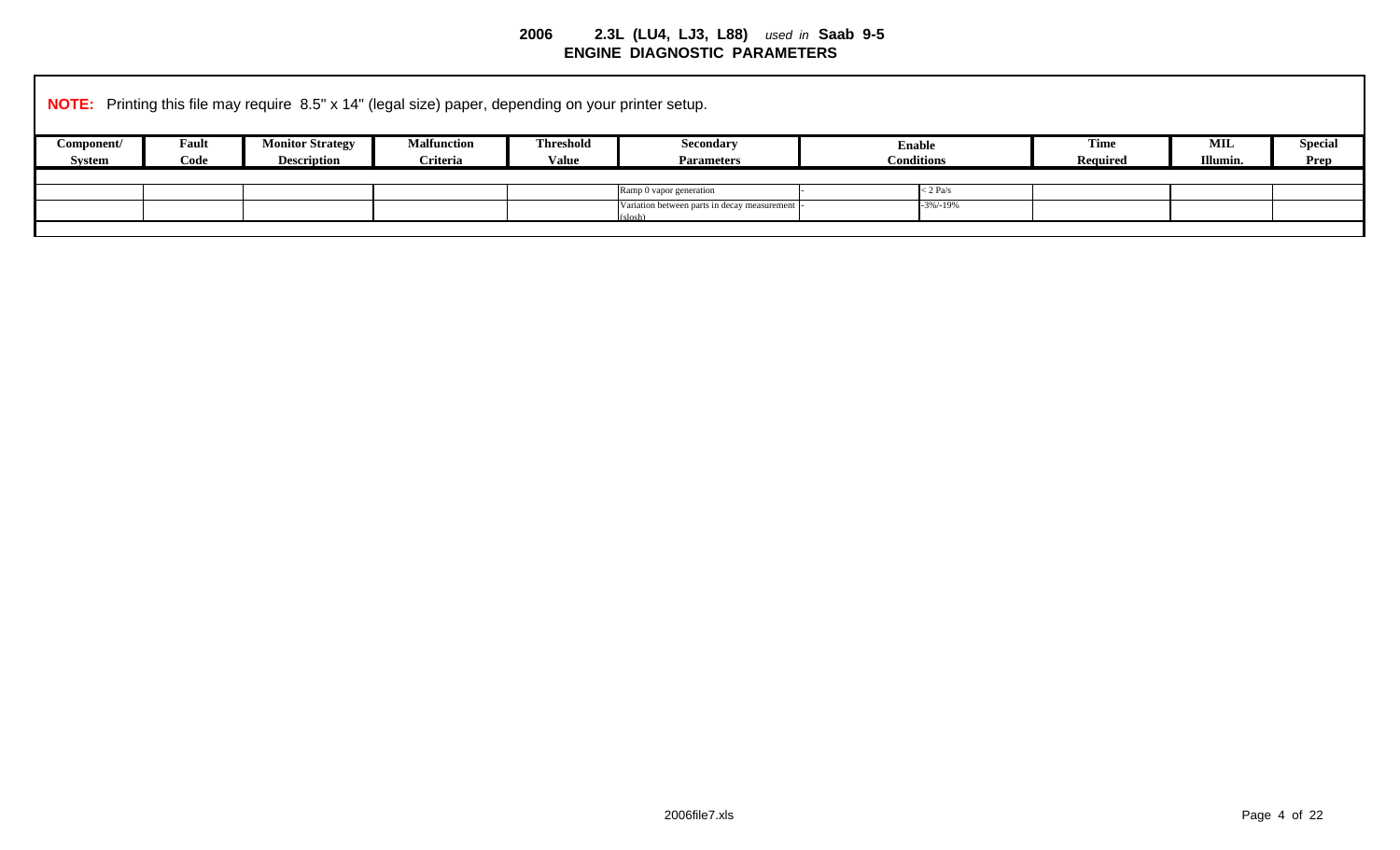|                                          |                   | NOTE: Printing this file may require 8.5" x 14" (legal size) paper, depending on your printer setup. |                                                                                        |                                  |                                                              |                                   |                                    |                                 |                 |                        |
|------------------------------------------|-------------------|------------------------------------------------------------------------------------------------------|----------------------------------------------------------------------------------------|----------------------------------|--------------------------------------------------------------|-----------------------------------|------------------------------------|---------------------------------|-----------------|------------------------|
| Component/<br>System                     | Fault<br>Code     | <b>Monitor Strategy</b><br><b>Description</b>                                                        | <b>Malfunction</b><br>Criteria                                                         | <b>Threshold</b><br><b>Value</b> | Secondary<br><b>Parameters</b>                               |                                   | <b>Enable</b><br><b>Conditions</b> | <b>Time</b><br>Required         | MIL<br>Illumin. | <b>Special</b><br>Prep |
| Filler cap test, big leak/high           |                   |                                                                                                      |                                                                                        |                                  | Vehicle speed                                                | $44 - 93$ mph                     |                                    | Max 50 times /DCY Fault sets at |                 |                        |
| vapor generation                         |                   |                                                                                                      |                                                                                        |                                  |                                                              |                                   |                                    | key-off if two or more failures |                 |                        |
|                                          |                   |                                                                                                      |                                                                                        |                                  | Vehicle speed $\Delta$ vs. start<br><b>Brake</b> activations |                                   | $<$ $\pm$ 6 mph<br>max 1           |                                 |                 |                        |
|                                          |                   |                                                                                                      |                                                                                        |                                  | Purge adaption                                               | $-24%$                            |                                    | 15 <sub>s</sub>                 |                 |                        |
|                                          |                   |                                                                                                      |                                                                                        |                                  | Purge HC $\Delta$ vs. start                                  |                                   | 25%                                |                                 |                 |                        |
|                                          |                   |                                                                                                      |                                                                                        |                                  | Lambda integrator $\Delta$ vs. start                         |                                   | $> -12\%$                          |                                 |                 |                        |
|                                          |                   |                                                                                                      |                                                                                        |                                  | Ambient pressure $\Delta$                                    | $<$ 10kPa/3 min                   |                                    |                                 |                 |                        |
|                                          |                   |                                                                                                      |                                                                                        |                                  | Fuel tank pressure                                           |                                   | $-2000$ Pa                         |                                 |                 |                        |
|                                          |                   |                                                                                                      |                                                                                        |                                  | Ramp 0 vapor generation                                      |                                   | $< 8$ Pa/s                         |                                 |                 |                        |
|                                          |                   |                                                                                                      |                                                                                        |                                  | Variation between parts in decay measurement                 |                                   |                                    |                                 |                 |                        |
|                                          |                   |                                                                                                      |                                                                                        |                                  |                                                              |                                   |                                    |                                 |                 |                        |
|                                          |                   |                                                                                                      |                                                                                        |                                  |                                                              |                                   |                                    |                                 |                 |                        |
| EVAP large leak > 3 mm                   | P0455             | Rationality check                                                                                    | Pressure does not reach specified<br>level in specified time. See<br>separate document | Leakage factor $> 1000$          |                                                              |                                   |                                    |                                 | Two DCY         |                        |
|                                          | P <sub>1455</sub> | When fuel level info is incorrect                                                                    |                                                                                        |                                  |                                                              |                                   |                                    |                                 |                 |                        |
|                                          |                   |                                                                                                      |                                                                                        |                                  |                                                              |                                   |                                    |                                 |                 |                        |
| EVAP small leak 1 mm <                   | P0442             | Rationality check                                                                                    | Pressure gradient check. See                                                           | Leakage factor 4                 |                                                              |                                   |                                    |                                 | Two DCY         |                        |
| $X < 3$ mm                               |                   |                                                                                                      | separate document                                                                      |                                  |                                                              |                                   |                                    |                                 |                 |                        |
|                                          | P1442             | When fuel level info is incorrect                                                                    |                                                                                        |                                  |                                                              |                                   |                                    |                                 |                 |                        |
|                                          |                   |                                                                                                      |                                                                                        |                                  |                                                              |                                   |                                    |                                 |                 |                        |
| EVAP very small leak<br>$0,5 < X < 1$ mm | P0456             | Rationality check                                                                                    | Pressure gradient check. See<br>separate document                                      | Leakage factor 1, 2, 3           |                                                              |                                   |                                    |                                 | Up to eight DCY |                        |
|                                          | P1456             | When fuel level info is incorrect                                                                    |                                                                                        |                                  |                                                              |                                   |                                    |                                 |                 |                        |
|                                          |                   |                                                                                                      |                                                                                        |                                  |                                                              |                                   |                                    |                                 |                 |                        |
| EVAP pressure sensor                     | P0452             | Low end check                                                                                        | Min failure or not connected                                                           | $300 \text{ mV}$                 | Ignition on                                                  | $>2$ sec                          |                                    | 5 sec                           | Two DCY         |                        |
|                                          | P0453             | High end check                                                                                       | Max failure                                                                            | $-4950$ mV                       | Engine speed                                                 | Running                           |                                    | Continuous                      |                 |                        |
|                                          |                   |                                                                                                      |                                                                                        |                                  |                                                              |                                   |                                    |                                 |                 |                        |
|                                          | P1451             | Rationality                                                                                          | Max amplitude & no. of shifts                                                          | $>40$ Pa & $>20$                 | Engine speed                                                 | Idle                              |                                    | $3,5 \text{ sec}$               | Two DCY         |                        |
|                                          | P <sub>1491</sub> | When fuel level info is incorrect                                                                    |                                                                                        |                                  | Vehicle speed                                                | $0$ mph                           |                                    | Once / DCY                      |                 |                        |
|                                          |                   |                                                                                                      |                                                                                        |                                  | Brake status changes                                         | Max one                           |                                    |                                 |                 |                        |
|                                          |                   |                                                                                                      |                                                                                        |                                  | Tank pressure readings                                       | Unfiltered, unadapted             |                                    |                                 |                 |                        |
|                                          |                   |                                                                                                      |                                                                                        |                                  | Fuel level                                                   | 0 - 85%, if fuel level info OK    |                                    |                                 |                 |                        |
|                                          |                   |                                                                                                      |                                                                                        |                                  | ECT & IAT                                                    | $+5^{\circ}C$                     |                                    |                                 |                 |                        |
|                                          |                   |                                                                                                      |                                                                                        |                                  | No DTC set                                                   | Fuel tank pressure sensor circuit |                                    |                                 |                 |                        |
|                                          |                   |                                                                                                      |                                                                                        |                                  |                                                              | Canister vent valve               |                                    |                                 |                 |                        |
|                                          |                   |                                                                                                      |                                                                                        |                                  |                                                              |                                   |                                    |                                 |                 |                        |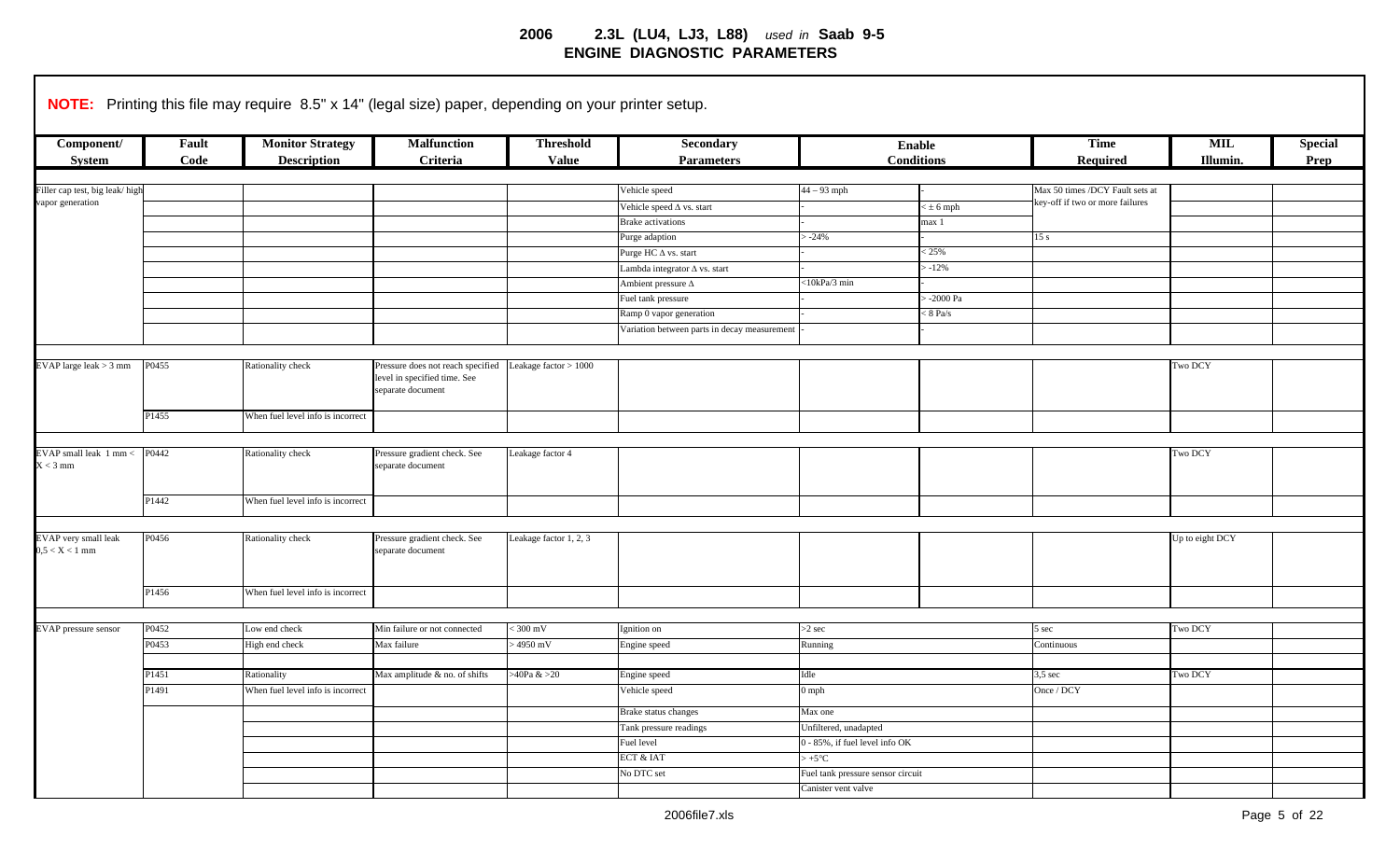|                             |         | NOTE: Printing this file may require 8.5" x 14" (legal size) paper, depending on your printer setup. |                                  |                                                                            |                                             |                                           |                    |                             |                |
|-----------------------------|---------|------------------------------------------------------------------------------------------------------|----------------------------------|----------------------------------------------------------------------------|---------------------------------------------|-------------------------------------------|--------------------|-----------------------------|----------------|
| Component/                  | Fault   | <b>Monitor Strategy</b>                                                                              | <b>Malfunction</b>               | <b>Threshold</b>                                                           | <b>Secondary</b>                            | Enable                                    | <b>Time</b>        | <b>MIL</b>                  | <b>Special</b> |
| <b>System</b>               | Code    | <b>Description</b>                                                                                   | Criteria                         | <b>Value</b>                                                               | <b>Parameters</b>                           | <b>Conditions</b>                         | Required           | Illumin.                    | Prep           |
|                             |         |                                                                                                      |                                  |                                                                            |                                             |                                           |                    |                             |                |
|                             |         |                                                                                                      |                                  |                                                                            |                                             | Purge valve                               |                    |                             |                |
|                             |         |                                                                                                      |                                  |                                                                            |                                             | Brake light switch                        |                    |                             |                |
|                             |         |                                                                                                      |                                  |                                                                            |                                             |                                           |                    |                             |                |
|                             | P1452   | Sensor Offset                                                                                        | Min failure                      | Adaption value < -1000 Pa                                                  | Engine speed                                | Running                                   | Ignition on $+10s$ | Two DCY                     |                |
|                             |         |                                                                                                      |                                  |                                                                            |                                             |                                           | Once / DCY         |                             |                |
|                             | P1492   | When fuel level info is incorrect                                                                    |                                  |                                                                            | Fuel tank pressure sensor adaption          | Done                                      |                    |                             |                |
|                             |         |                                                                                                      |                                  |                                                                            |                                             |                                           |                    |                             |                |
|                             | P1453   | Sensor Offset                                                                                        | Max failure                      | Adaption value >1000 Pa                                                    | Same as above                               | Same as above                             | Ignition on $+10s$ | Two DCY                     |                |
|                             |         |                                                                                                      |                                  |                                                                            |                                             |                                           | Once / DCY         |                             |                |
|                             | P1493   | When fuel level info is incorrect                                                                    |                                  |                                                                            |                                             |                                           |                    |                             |                |
| Fuel tank pressure adaption |         |                                                                                                      |                                  |                                                                            | Ambient pressure                            | 75 - 106 kPa                              |                    |                             |                |
|                             |         |                                                                                                      |                                  |                                                                            | Vehicle speed                               |                                           |                    |                             |                |
|                             |         |                                                                                                      |                                  |                                                                            | Engine speed                                |                                           |                    |                             |                |
|                             |         |                                                                                                      |                                  |                                                                            | ECT                                         | $-10\textdegree C < X < +40\textdegree C$ |                    |                             |                |
|                             |         |                                                                                                      |                                  |                                                                            | Fuel tank volume                            | $0 < X < 69\%$ (50 liters)                |                    |                             |                |
|                             |         |                                                                                                      |                                  |                                                                            |                                             |                                           |                    |                             |                |
| <b>EVAP Purge Valve</b>     | P0441   | Valve leaking                                                                                        | Tank pressure drop when valve is | $>40$ Pa/sec                                                               | Vehicle speed                               | $\Omega$                                  | 3 sec              | Two DCY                     |                |
|                             |         |                                                                                                      | mmanded closed                   |                                                                            |                                             |                                           |                    |                             |                |
|                             | P1441   | When fuel level info is incorrect                                                                    |                                  |                                                                            | Fuel volume                                 | $15 - 85%$                                | Once / DCY         |                             |                |
|                             |         |                                                                                                      |                                  |                                                                            | Engine speed                                | Running                                   |                    |                             |                |
|                             |         |                                                                                                      |                                  |                                                                            | IAT & ECT at engine start                   | $+5 - +40$ °C                             |                    |                             |                |
|                             |         |                                                                                                      |                                  |                                                                            | <b>Battery</b> voltage                      | 10 - 16 Volts                             |                    |                             |                |
|                             |         |                                                                                                      |                                  |                                                                            | <b>MAP</b>                                  | : - 20 kPa                                |                    |                             |                |
|                             |         |                                                                                                      |                                  |                                                                            |                                             |                                           |                    |                             |                |
|                             | P0444   | Circuit continuity check                                                                             | Short-cut gnd or not connected   | 0V                                                                         | Engine speed                                | Running                                   | $60 \text{ sec}$   | Two DCY                     |                |
|                             | P0445   |                                                                                                      | Short-cut Ubatt                  | 12V                                                                        | <b>Battery voltage</b>                      | $\sim 10,0 \text{ V}$                     | Continuous         |                             |                |
|                             |         |                                                                                                      |                                  |                                                                            |                                             |                                           |                    |                             |                |
| Fuel level                  | No code | Min signal                                                                                           |                                  |                                                                            | Engine speed                                | Running                                   |                    | No MIL, will set alternate  |                |
|                             |         |                                                                                                      |                                  |                                                                            |                                             |                                           |                    | DTC for EVAP                |                |
|                             |         | Max signal                                                                                           |                                  |                                                                            | Engine speed                                | Running                                   |                    | ationalities. Will also set |                |
|                             |         |                                                                                                      |                                  |                                                                            |                                             |                                           |                    | fuel volume to default      |                |
|                             |         | No activity                                                                                          | Fuel level info change           | $< 0.3$ liters                                                             | Engine speed                                | Running                                   | 5,5 miles          | 69% (50 liters)             |                |
|                             |         |                                                                                                      |                                  |                                                                            |                                             |                                           |                    |                             |                |
|                             |         | Rationality                                                                                          | Fuel level change                | Fuel consumption less than<br>0,3 l in 20 miles. Five checks Vehicle speed | Reference volume taken when:                | $> 50$ mph                                | 5 X 15,5 miles     |                             |                |
|                             |         |                                                                                                      |                                  | done for fault setting.                                                    | oad                                         | 60 - 320 mg/combustion                    |                    |                             |                |
|                             |         |                                                                                                      |                                  | Results saved in buffer, also                                              | Tank volume ripple                          | $< 1, 5$ liters                           |                    |                             |                |
|                             |         |                                                                                                      |                                  | between DCY:s.                                                             | Stable conditions during                    | 17 sec                                    |                    |                             |                |
|                             |         |                                                                                                      |                                  |                                                                            | Vehicle speed decrease during stable period | $<$ 3 mph                                 |                    |                             |                |
|                             |         |                                                                                                      |                                  |                                                                            |                                             |                                           |                    |                             |                |
|                             |         |                                                                                                      |                                  |                                                                            |                                             |                                           |                    |                             |                |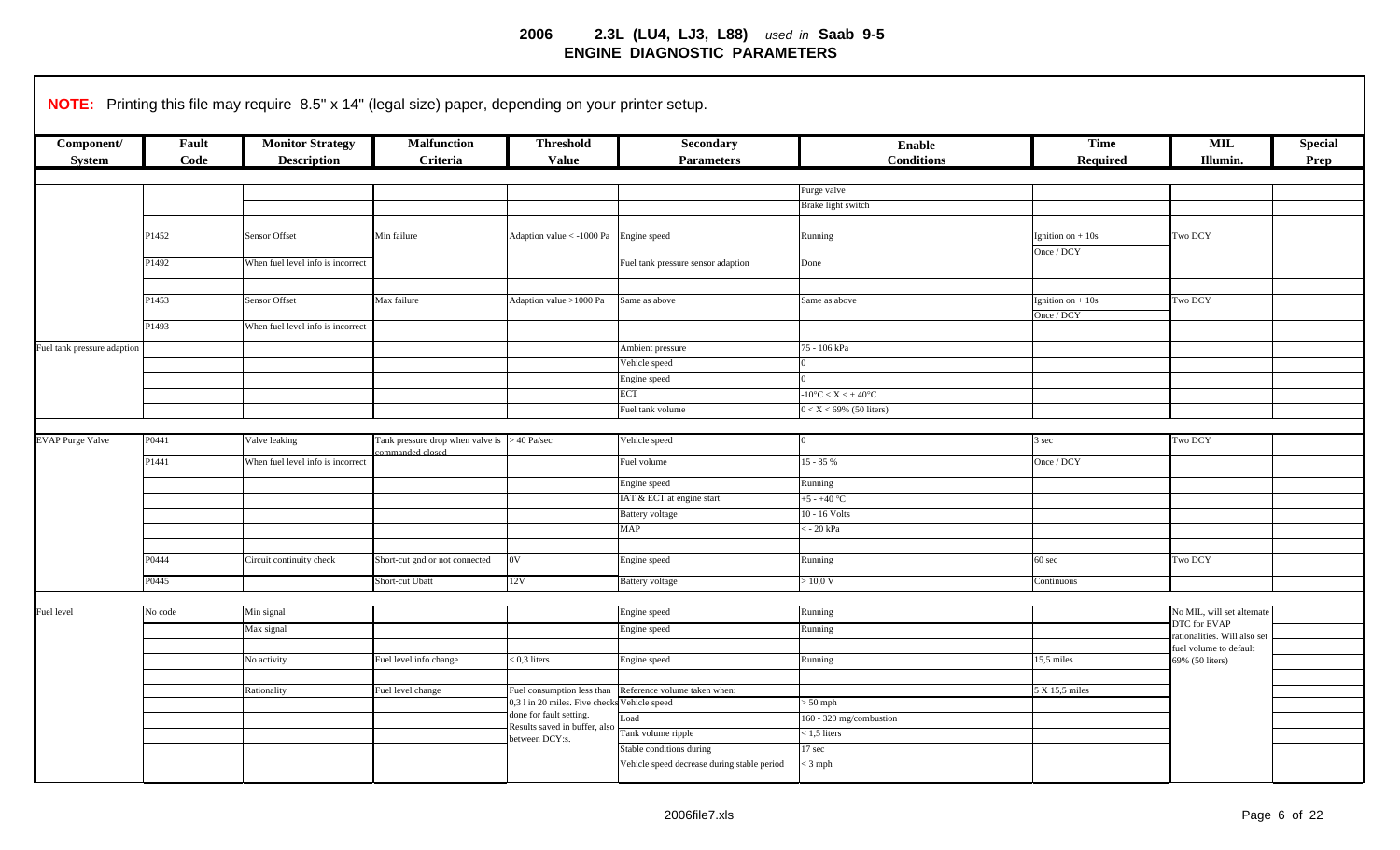|            |       | <b>NOTE:</b> Printing this file may require 8.5" x 14" (legal size) paper, depending on your printer setup. |                    |                  |                                                                                                                                                                                                                                        |                   |                 |            |                |
|------------|-------|-------------------------------------------------------------------------------------------------------------|--------------------|------------------|----------------------------------------------------------------------------------------------------------------------------------------------------------------------------------------------------------------------------------------|-------------------|-----------------|------------|----------------|
| Component/ | Fault | <b>Monitor Strategy</b>                                                                                     | <b>Malfunction</b> | <b>Threshold</b> | <b>Secondary</b>                                                                                                                                                                                                                       | <b>Enable</b>     | <b>Time</b>     | <b>MIL</b> | <b>Special</b> |
| System     | Code  | <b>Description</b>                                                                                          | Criteria           | Value            | <b>Parameters</b>                                                                                                                                                                                                                      | <b>Conditions</b> | <b>Required</b> | Illumin.   | Prep           |
|            |       |                                                                                                             |                    |                  | If the volume increases with more than 5 liters<br>during DCY, refueling is assumed, and a new<br>reference will be taken<br>When volume reference is above 61 liters,<br>driving distance for evaluation is increased to<br>40 miles. |                   |                 |            |                |
|            |       |                                                                                                             |                    |                  |                                                                                                                                                                                                                                        |                   |                 |            |                |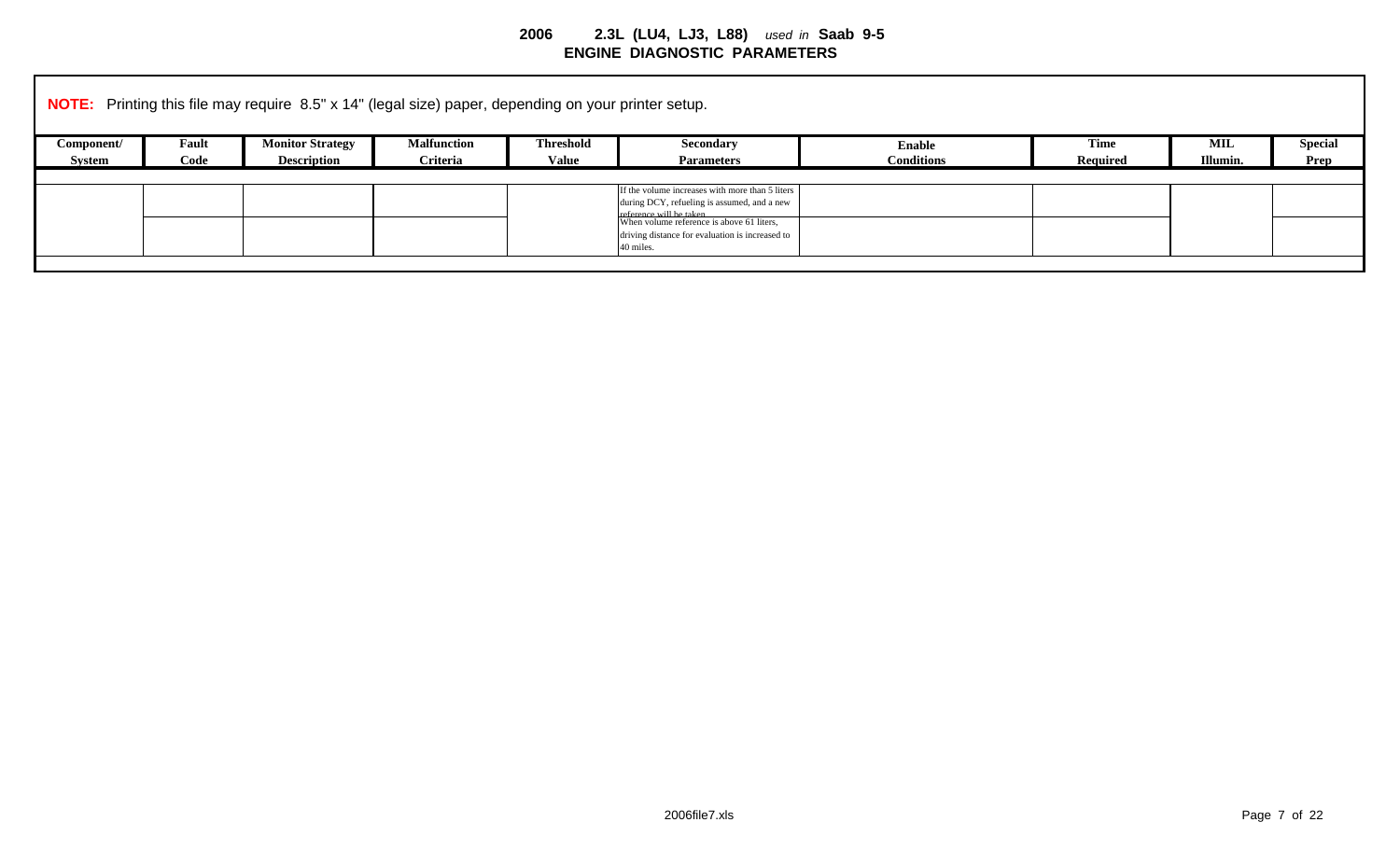|                                |       | NOTE: Printing this file may require 8.5" x 14" (legal size) paper, depending on your printer setup. |                    |                      |                                                                                       |                             |                   |          |                                       |
|--------------------------------|-------|------------------------------------------------------------------------------------------------------|--------------------|----------------------|---------------------------------------------------------------------------------------|-----------------------------|-------------------|----------|---------------------------------------|
|                                |       |                                                                                                      |                    |                      |                                                                                       |                             |                   |          |                                       |
| Component/                     | Fault | <b>Monitor Strategy</b>                                                                              | <b>Malfunction</b> | <b>Threshold</b>     | Secondary                                                                             | <b>Enable</b>               | <b>Time</b>       | MIL      | <b>Special</b>                        |
| <b>System</b>                  | Code  | <b>Description</b>                                                                                   | Criteria           | <b>Value</b>         | <b>Parameters</b>                                                                     | <b>Conditions</b>           | Required          | Illumin. | Prep                                  |
|                                |       |                                                                                                      |                    |                      |                                                                                       |                             |                   |          |                                       |
| Fuel trim, long term           | P0171 | System lean                                                                                          | Long term          | $<-25%$              | Engine speed                                                                          | Running                     | 30 sec            | Two DCY  |                                       |
| Multiplicative                 | P0172 | System rich                                                                                          | ong term           | $+25%$               | Lambda control                                                                        | Active                      | Continuous        |          |                                       |
|                                |       |                                                                                                      |                    |                      | First multiplicative adaption                                                         | Done                        |                   |          |                                       |
|                                |       |                                                                                                      |                    |                      |                                                                                       |                             |                   |          |                                       |
| Fuel trim, long term           | P1181 | System lean                                                                                          | Long term          | <-5 mg/combustion    | Engine speed                                                                          | Running                     | 30 sec            |          |                                       |
| Additive                       | P1182 | System rich                                                                                          | Long term          | >+5 mg/combustion    | Lambda control                                                                        | Active                      | Continuous        |          |                                       |
|                                |       |                                                                                                      |                    |                      | First multiplicative adaption                                                         | Done                        |                   |          |                                       |
|                                |       |                                                                                                      |                    |                      |                                                                                       |                             |                   |          |                                       |
| Front O2 sensor                | P0132 | Range check high                                                                                     | Voltage            | $>2000$ mV           | Engine speed                                                                          | Running                     | 3 sec             | Two DCY  |                                       |
|                                |       |                                                                                                      |                    |                      | <b>Battery</b> voltage                                                                | $-10,0 \text{ V}$           | Continuous        |          |                                       |
|                                |       |                                                                                                      |                    |                      | Sensor heater active                                                                  | $> 4 \text{ sec}$           |                   |          |                                       |
|                                |       |                                                                                                      |                    |                      |                                                                                       |                             |                   |          |                                       |
|                                | P0131 | Range check low                                                                                      | Voltage            | $170 \text{ mV}$     | Engine speed                                                                          | Running                     | 15 sec            | Two DCY  |                                       |
|                                |       |                                                                                                      |                    |                      | Rear sensor signal                                                                    | $.700$ mV                   | Continuous        |          |                                       |
| P0134                          |       |                                                                                                      |                    |                      | Sensor heater active                                                                  | $> 4$ sec                   |                   |          |                                       |
|                                |       |                                                                                                      |                    |                      |                                                                                       |                             |                   |          |                                       |
|                                |       | Circuit Continuity check                                                                             | Voltage            | $300 - 600$ mV       | Engine speed                                                                          | Running                     | $10 \text{ sec}$  | Two DCY  |                                       |
|                                |       |                                                                                                      |                    |                      | <b>Battery</b> voltage                                                                | > 10,0 V                    | Continuous        |          |                                       |
|                                |       |                                                                                                      |                    |                      | Sensor heater                                                                         | Active                      |                   |          |                                       |
|                                |       |                                                                                                      |                    |                      | Closed loop active or Time from engine<br>starting, depending on IAT or ECT at start. | -10 $^{\circ}$ C: 580 sec   |                   |          |                                       |
|                                |       |                                                                                                      |                    |                      |                                                                                       | $10 - +10$ °C: 145 sec      |                   |          |                                       |
|                                |       |                                                                                                      |                    |                      |                                                                                       | $+10$ °C: 55 sec            |                   |          |                                       |
|                                |       |                                                                                                      |                    |                      |                                                                                       |                             |                   |          |                                       |
|                                | P0133 | desponse rate                                                                                        | Signal switches    | <2 in 95 combustions | Engine speed                                                                          | 1300-2300 rpm               | 95 combustions    | Two DCY  |                                       |
|                                |       |                                                                                                      |                    |                      | Fuel control                                                                          | Closed loop                 | Once / DCY        |          |                                       |
|                                |       |                                                                                                      |                    |                      | Delta load                                                                            | $-20 - 600$ mg/comb/10 msec |                   |          |                                       |
|                                |       |                                                                                                      |                    |                      | Engine load                                                                           | 250 - 500 mg/combustion     |                   |          |                                       |
|                                |       |                                                                                                      |                    |                      | Integrator                                                                            | Stable, deviation < 12%     |                   |          |                                       |
|                                |       |                                                                                                      |                    |                      | Coolant temperature                                                                   | $.70^{\circ}$ C             |                   |          |                                       |
|                                |       |                                                                                                      |                    |                      | Time from engine starting                                                             | $-180$ sec                  |                   |          |                                       |
|                                |       |                                                                                                      |                    |                      | Purge valve                                                                           | Not closing, no ramping     |                   |          |                                       |
|                                |       |                                                                                                      |                    |                      |                                                                                       |                             |                   |          |                                       |
|                                | P1133 | Short to heater ground                                                                               | Voltage            | $50 - 300$ mV        | Engine speed                                                                          | Running                     | $30 \text{ sec}$  | Two DCY  |                                       |
|                                |       |                                                                                                      |                    |                      | Sensor heater active                                                                  | $> 4 \text{ sec}$           | Continuous        |          |                                       |
|                                |       |                                                                                                      |                    |                      | Rear sensor signal                                                                    | 700 mV                      |                   |          |                                       |
|                                |       |                                                                                                      |                    |                      | <b>Battery</b> voltage                                                                | $-10,0 \text{ V}$           |                   |          |                                       |
|                                |       |                                                                                                      |                    |                      |                                                                                       |                             |                   |          |                                       |
| <b>Integrator Switch Point</b> | P1131 | Switch point trim value                                                                              | Lean               | > 50 combustions     | Coolant temp                                                                          | >70 °C                      | <b>Continuous</b> | Two DCY  | Steady state at 50 mph<br>for 300 sec |
|                                | P1132 |                                                                                                      | Rich               | > 35 combustions     | Throttle                                                                              | Open                        |                   |          |                                       |
|                                |       |                                                                                                      |                    |                      | Delta load, positive                                                                  | 60 mg/combustion/s          |                   |          |                                       |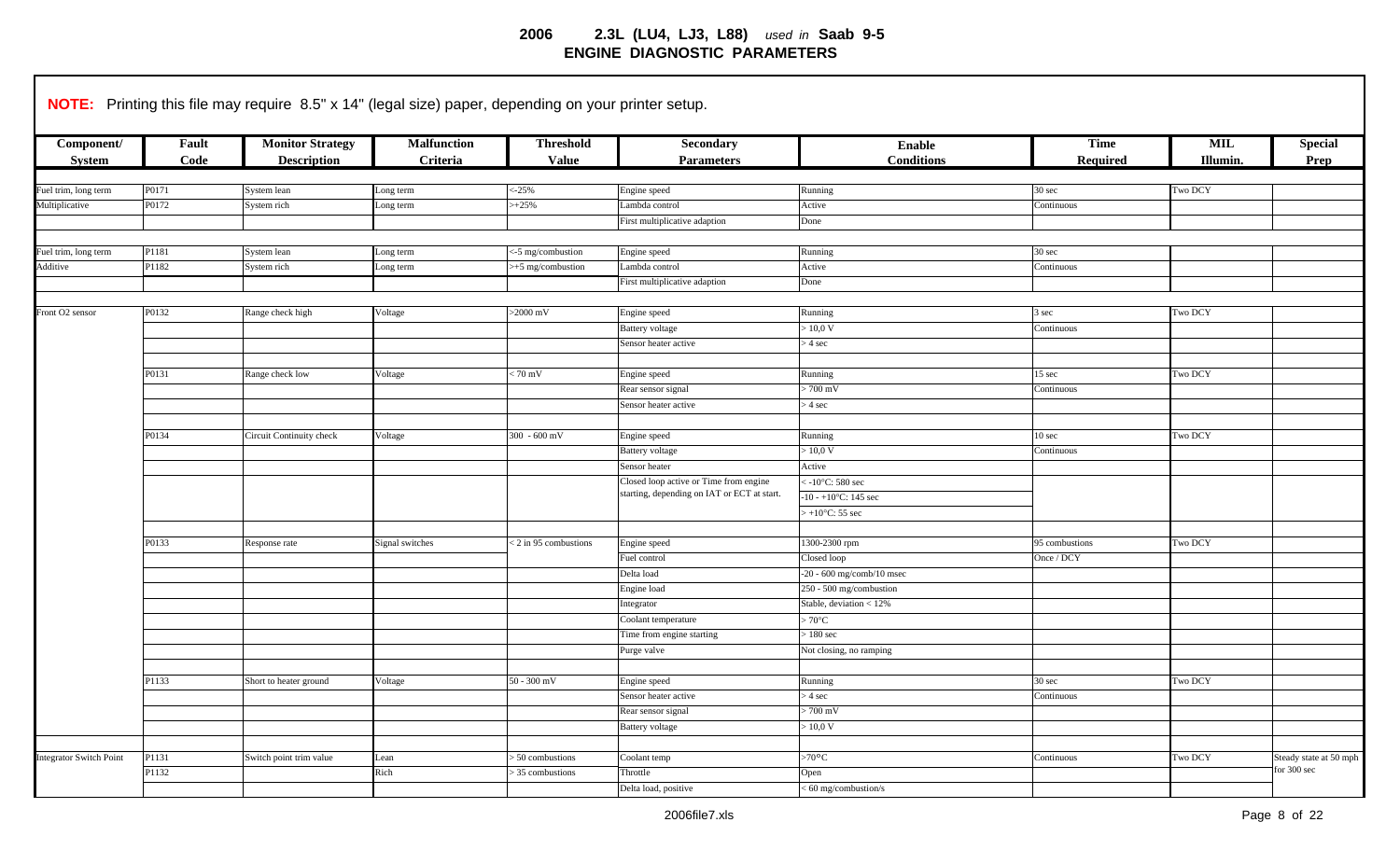|            |       | <b>NOTE:</b> Printing this file may require 8.5" x 14" (legal size) paper, depending on your printer setup. |                    |                  |                                         |                          |             |            |                |
|------------|-------|-------------------------------------------------------------------------------------------------------------|--------------------|------------------|-----------------------------------------|--------------------------|-------------|------------|----------------|
| Component/ | Fault | <b>Monitor Strategy</b>                                                                                     | <b>Malfunction</b> | <b>Threshold</b> | <b>Secondary</b>                        | <b>Enable</b>            | <b>Time</b> | <b>MIL</b> | <b>Special</b> |
| Svstem     | Code  | <b>Description</b>                                                                                          | Criteria           | <b>Value</b>     | <b>Parameters</b>                       | <b>Conditions</b>        | Required    | Illumin.   | Prep           |
|            |       |                                                                                                             |                    |                  |                                         |                          |             |            |                |
|            |       |                                                                                                             |                    |                  | Delta load, negative                    | $<$ - 15 mg/combustion/s |             |            |                |
|            |       |                                                                                                             |                    |                  | Engine speed                            | 1250 - 2600 rpm          |             |            |                |
|            |       |                                                                                                             |                    |                  | Load                                    | 200 - 400 mg/combustion  |             |            |                |
|            |       |                                                                                                             |                    |                  | Time after engine start                 | $>200$ s                 |             |            |                |
|            |       |                                                                                                             |                    |                  | Fuel control                            | Closed loop              |             |            |                |
|            |       |                                                                                                             |                    |                  | Catalyst temperature                    | >350 C, calculated       |             |            |                |
|            |       |                                                                                                             |                    |                  | Rear sensor voltage for trim activation | $> 650$ mV or $< 300$ mV |             |            |                |
|            |       |                                                                                                             |                    |                  | Purge adaption                          | $\times$ ±3%             |             |            |                |
|            |       |                                                                                                             |                    |                  | Stable time                             | 2 sec                    |             |            |                |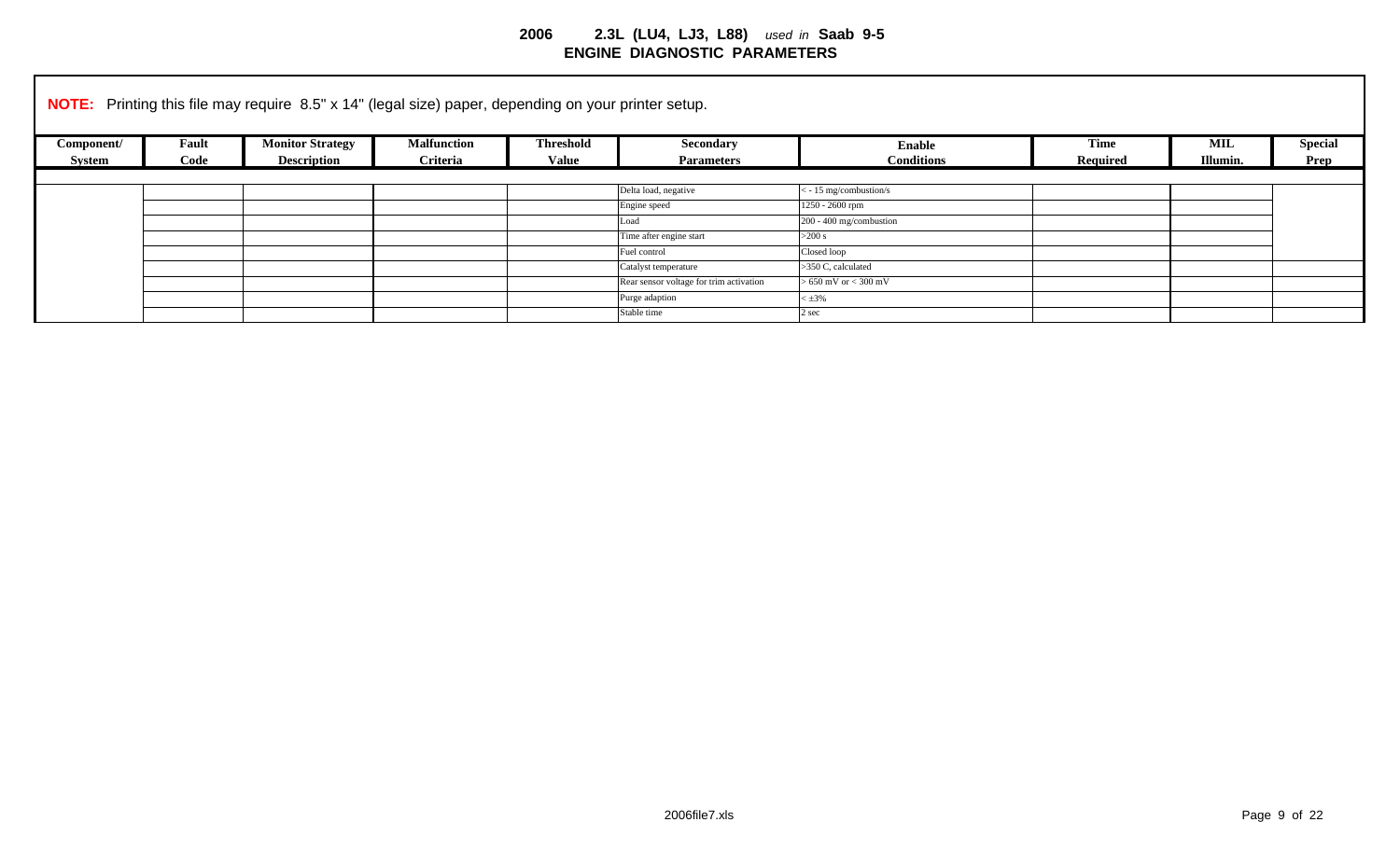|                                   |               | NOTE: Printing this file may require 8.5" x 14" (legal size) paper, depending on your printer setup. |                                |                                  |                                |                                       |                         |                        |                        |
|-----------------------------------|---------------|------------------------------------------------------------------------------------------------------|--------------------------------|----------------------------------|--------------------------------|---------------------------------------|-------------------------|------------------------|------------------------|
| Component/<br>System              | Fault<br>Code | <b>Monitor Strategy</b><br><b>Description</b>                                                        | <b>Malfunction</b><br>Criteria | <b>Threshold</b><br><b>Value</b> | Secondary<br><b>Parameters</b> | <b>Enable</b><br><b>Conditions</b>    | <b>Time</b><br>Required | <b>MIL</b><br>Illumin. | <b>Special</b><br>Prep |
|                                   |               |                                                                                                      |                                |                                  |                                |                                       |                         |                        |                        |
|                                   |               |                                                                                                      |                                |                                  |                                |                                       |                         |                        |                        |
| Front O2 sensor heater            | P1135         | Range check min                                                                                      | Short-cut gnd or not connected | 0V                               | Engine speed                   | Running                               | 5 sec                   | Two DCY                |                        |
|                                   | P1136         | Range check max                                                                                      | Short-cut Ubatt                | 12 V                             | Battery voltage                | $\sim 10,0 \, \text{V}$               | Continuous              |                        |                        |
|                                   |               |                                                                                                      |                                |                                  |                                |                                       |                         |                        |                        |
|                                   | P1135         | Heater current                                                                                       | min                            | $\frac{1}{2}300 \text{ mA}$      | Engine speed                   | Running                               | 5 sec                   | <b>Two DCY</b>         |                        |
|                                   | P1136         |                                                                                                      | max                            | $2300 \text{ mA}$                | Battery voltage                | > 10,0 V                              | Continuous              |                        |                        |
|                                   |               |                                                                                                      |                                |                                  | Sensor heater                  | Active                                |                         |                        |                        |
|                                   |               |                                                                                                      |                                |                                  |                                |                                       |                         |                        |                        |
| Rear 02 sensor                    | P0137         | Signal low                                                                                           | Voltage                        | $\sqrt{70 \text{ mV}}$           | Engine speed                   | Running                               | $60 \text{ sec}$        | Two DCY                |                        |
|                                   |               |                                                                                                      |                                |                                  | Coolant temperature            | $60^{\circ}$ C                        | Continuous              |                        |                        |
|                                   |               |                                                                                                      |                                |                                  | Sensor heater active           | $> 4 \text{ sec}$                     |                         |                        |                        |
|                                   |               |                                                                                                      |                                |                                  | Closed loop                    | $> 5 \text{ sec}$                     |                         |                        |                        |
|                                   |               |                                                                                                      |                                |                                  | Integrator                     | $-20$ to $+20$                        |                         |                        |                        |
|                                   |               |                                                                                                      |                                |                                  |                                |                                       |                         |                        |                        |
|                                   | P0138         | Signal high                                                                                          | Voltage                        | $>2000$ mV                       | Engine speed                   | Running                               | 3 sec                   | Two DCY                |                        |
|                                   |               |                                                                                                      |                                |                                  | Sensor heater active           | $>$ 4 sec                             | Continuous              |                        |                        |
|                                   |               |                                                                                                      |                                |                                  |                                |                                       |                         |                        |                        |
|                                   | P0140         | Activity                                                                                             | Voltage change                 | $<$ 350 mV                       | Engine speed                   | Running                               | 2 sec                   | Two DCY                |                        |
|                                   |               |                                                                                                      |                                |                                  | Fuel cut                       | Active for $> 2$ sec                  | Once/DCY                |                        |                        |
|                                   |               |                                                                                                      |                                |                                  | Coolant temp.                  | $>70$ °C                              |                         |                        |                        |
|                                   |               |                                                                                                      |                                |                                  | Fuel control                   | Closed loop for 5 sec before fuel cut |                         |                        |                        |
|                                   |               |                                                                                                      |                                |                                  |                                |                                       |                         |                        |                        |
|                                   |               |                                                                                                      |                                |                                  | Time from start                | $>$ 30 sec                            |                         |                        |                        |
|                                   |               |                                                                                                      |                                |                                  | Sensor heater                  | Active                                |                         |                        |                        |
|                                   |               |                                                                                                      |                                |                                  |                                |                                       |                         |                        |                        |
|                                   | P1137         | Short to heater ground                                                                               | Voltage                        | $50 - 300$ mV                    | Engine speed                   | Running                               | 90 sec                  | Two DCY                |                        |
|                                   |               |                                                                                                      |                                |                                  | Closed loop                    | $> 5 \text{ sec}$                     | Continuous              |                        |                        |
|                                   |               |                                                                                                      |                                |                                  | Coolant temp.                  | >60 °C                                |                         |                        |                        |
|                                   |               |                                                                                                      |                                |                                  | Integrator                     | $-20%$                                |                         |                        |                        |
|                                   |               |                                                                                                      |                                |                                  | <b>Battery</b> voltage         | $\sim 10,0$ V                         |                         |                        |                        |
|                                   |               |                                                                                                      |                                |                                  |                                |                                       |                         |                        |                        |
| Rear O <sub>2</sub> sensor heater | P1141         | Range check min                                                                                      | Short-cut gnd or not connected | 0V                               | Engine speed                   | Running                               | 5 sec                   | Two DCY                |                        |
|                                   | P1142         | Range check max                                                                                      | Short-cut Ubatt                | 12 V                             | Battery voltage                | > 10,0 V                              | Continuous              |                        |                        |
|                                   |               |                                                                                                      |                                |                                  |                                |                                       |                         |                        |                        |
|                                   | P1141         | Heater current                                                                                       | min                            | $500 \text{ mA}$                 | Engine speed                   | Running                               | 5 sec                   | <b>Two DCY</b>         |                        |
|                                   | P1142         |                                                                                                      | max                            | $> 2300$ mA                      | <b>Battery</b> voltage         | > 10.0 V                              | Continuous              |                        |                        |
|                                   |               |                                                                                                      |                                |                                  | Sensor heater                  | Active                                |                         |                        |                        |
|                                   |               |                                                                                                      |                                |                                  |                                |                                       |                         |                        |                        |
| MAP sensor                        | P0106         | Rationality, MAP vs.BARO                                                                             | Pressure difference            | $>15$ kPa                        | Engine speed                   | $\Omega$                              | 3 readings              | Two DCY                |                        |
|                                   |               |                                                                                                      |                                |                                  |                                |                                       |                         |                        |                        |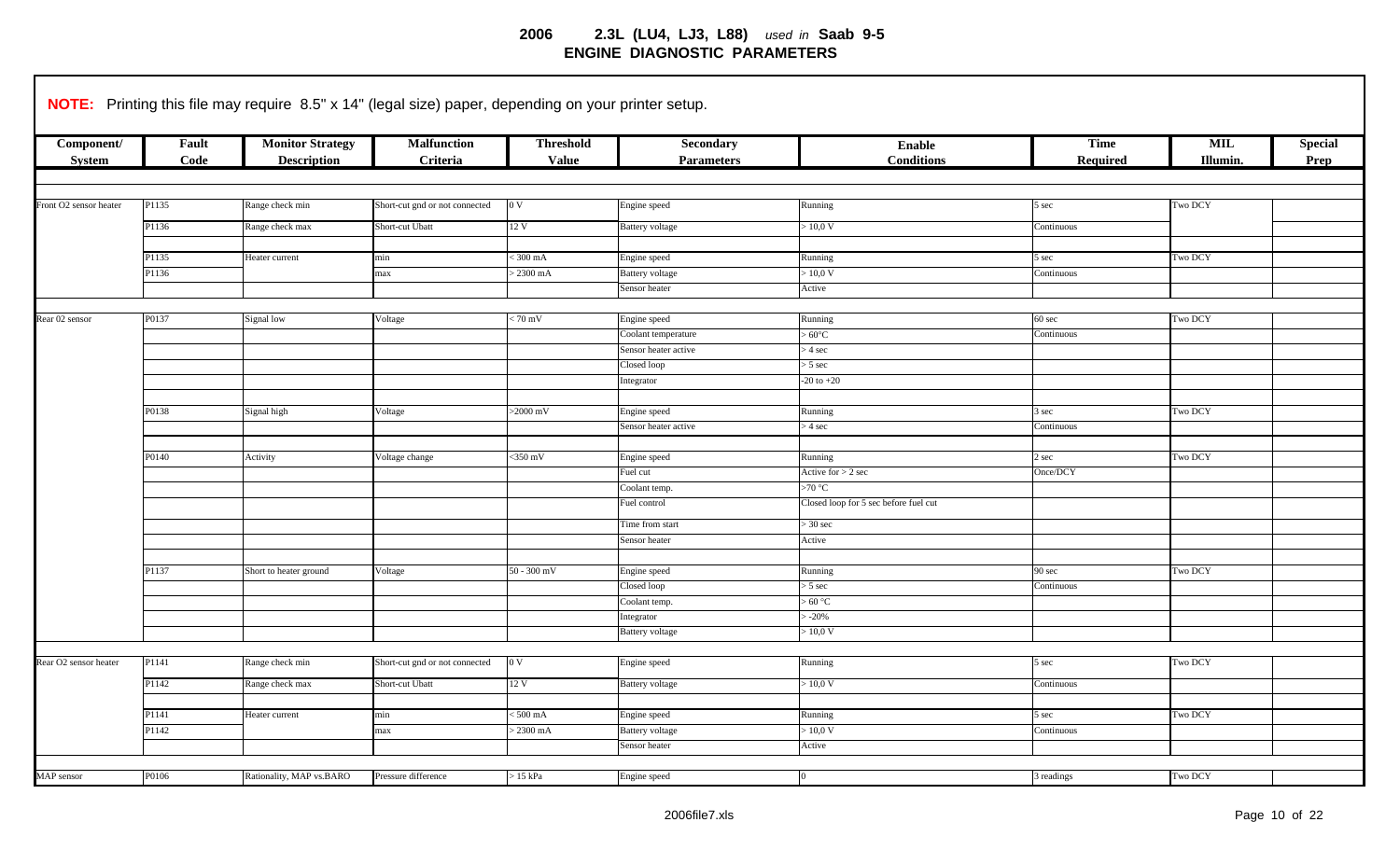|            | <b>NOTE:</b> Printing this file may require 8.5" x 14" (legal size) paper, depending on your printer setup. |                                |                                |                  |                                |                      |                   |            |                |  |
|------------|-------------------------------------------------------------------------------------------------------------|--------------------------------|--------------------------------|------------------|--------------------------------|----------------------|-------------------|------------|----------------|--|
| Component/ | Fault                                                                                                       | <b>Monitor Strategy</b>        | <b>Malfunction</b>             | <b>Threshold</b> | Secondary                      | <b>Enable</b>        | <b>Time</b>       | <b>MIL</b> | <b>Special</b> |  |
| System     | Code                                                                                                        | <b>Description</b>             | Criteria                       | <b>Value</b>     | <b>Parameters</b>              | <b>Conditions</b>    | Required          | Illumin.   | Prep           |  |
|            |                                                                                                             |                                |                                |                  |                                |                      |                   |            |                |  |
|            |                                                                                                             |                                |                                |                  | Pressure diff. BARO vs. intake | $< 10$ kPa           | Once / DCY        |            |                |  |
|            |                                                                                                             |                                |                                |                  | Vehicle speed                  |                      |                   |            |                |  |
|            |                                                                                                             |                                |                                |                  |                                |                      |                   |            |                |  |
|            | P0106                                                                                                       | MAP vs. BARO, BARO vs.         | All pressure differences       | $>15$ kPa        | Engine speed                   |                      | 3 readings        | Two DCY    |                |  |
|            |                                                                                                             | Intake & Intake vs. MAP        |                                |                  | Vehicle speed                  |                      | Once / DCY        |            |                |  |
|            |                                                                                                             |                                |                                |                  |                                |                      |                   |            |                |  |
|            | P0106                                                                                                       | Rationality, at engine overrun | <b>MAP</b>                     | $> 50$ kPa       | Engine speed                   | $>1300$ rpm          | 5 readings        | Two DCY    |                |  |
|            |                                                                                                             |                                |                                |                  | Load                           | <110 mg/combustion   | Continuous        |            |                |  |
|            |                                                                                                             |                                |                                |                  | Accelerator                    | Released $+400$ msec |                   |            |                |  |
|            |                                                                                                             |                                |                                |                  |                                |                      |                   |            |                |  |
|            | P0107                                                                                                       | Range check min                | Short-cut gnd or not connected | 0 <sub>V</sub>   | Ignition                       | On                   | 10 <sub>sec</sub> | Two DCY    |                |  |
|            | P0108                                                                                                       | Range check max                | Short-cut voltage              | 5 V              | Ignition                       | On                   | Continuous        |            |                |  |
|            |                                                                                                             |                                |                                |                  |                                |                      |                   |            |                |  |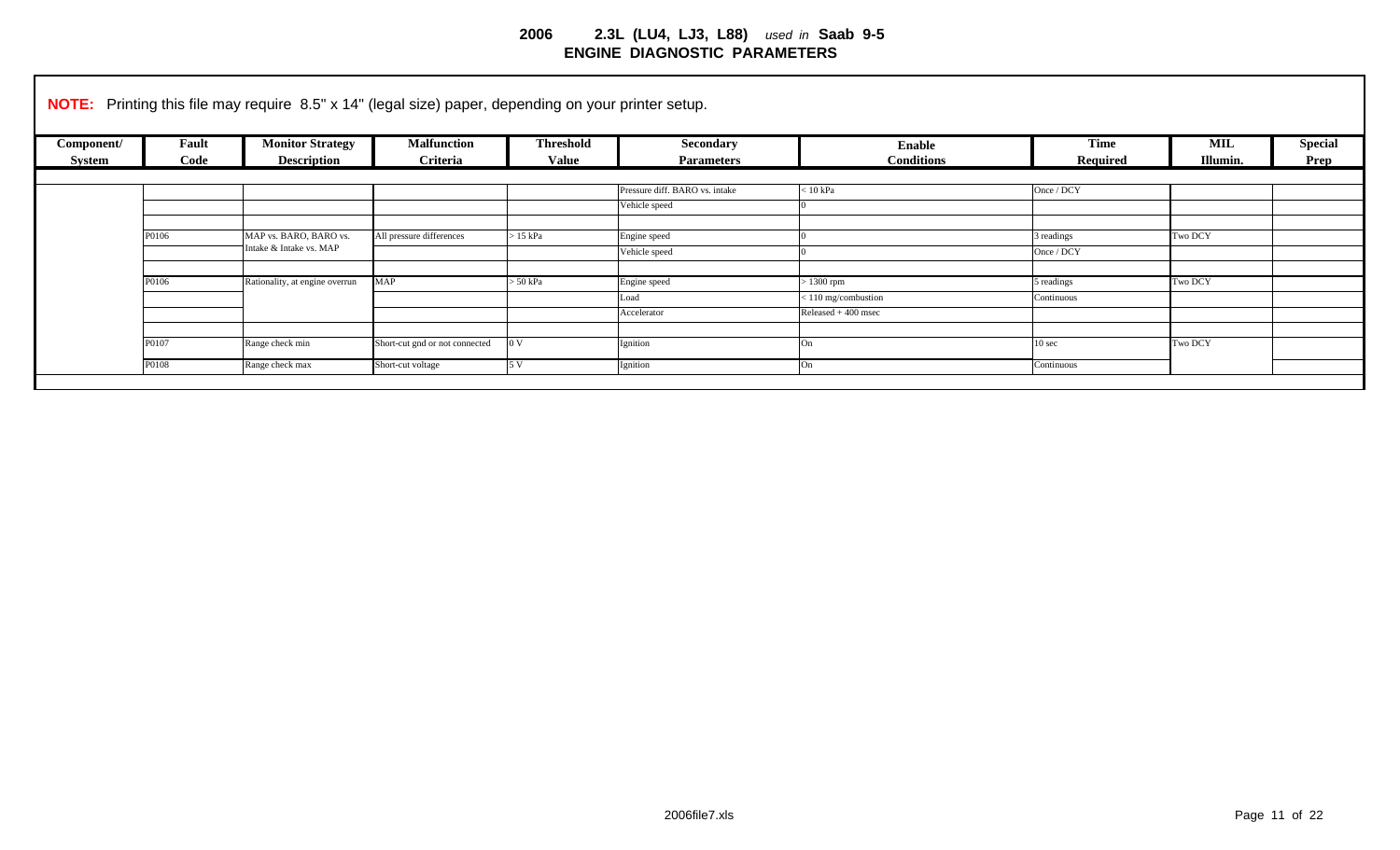|                                                  |                | <b>NOTE:</b> Printing this file may require 8.5" x 14" (legal size) paper, depending on your printer setup.                                      |                                                                               |                                          |                                                                            |                                                                         |                                 |                       |                        |
|--------------------------------------------------|----------------|--------------------------------------------------------------------------------------------------------------------------------------------------|-------------------------------------------------------------------------------|------------------------------------------|----------------------------------------------------------------------------|-------------------------------------------------------------------------|---------------------------------|-----------------------|------------------------|
| Component/<br><b>System</b>                      | Fault<br>Code  | <b>Monitor Strategy</b><br><b>Description</b>                                                                                                    | <b>Malfunction</b><br>Criteria                                                | <b>Threshold</b><br><b>Value</b>         | <b>Secondary</b><br><b>Parameters</b>                                      | <b>Enable</b><br><b>Conditions</b>                                      | <b>Time</b><br>Required         | MIL<br><b>Illumin</b> | <b>Special</b><br>Prep |
| Barometric pressure sensor P1631                 |                | Rationality, BARO vs. MAP OR Pressure difference<br><b>BARO</b> vs. Intake                                                                       |                                                                               | $>15$ kPa                                | Engine speed<br>Pressure diff. MAP vs. intake<br>Vehicle speed             | $< 10$ kPa                                                              | 3 readings<br>Once / DCY        | Two DCY               |                        |
|                                                  | P1632<br>P1633 | Range check min<br>Range check max                                                                                                               | Short-cut gnd or not connected<br>Short-cut voltage                           | 0 <sub>V</sub><br>5 V                    | Ignition                                                                   | On                                                                      | l sec<br>Continuous             | Two DCY               |                        |
| Intake air pressure sensor,<br>upstream throttle | P1106          | Rationality, intake vs. BARO                                                                                                                     | Pressure difference                                                           | $>15$ kPa                                | Engine speed<br>Pressure diff. BARO vs. MAP<br>Vehicle speed               | $< 10$ kPa                                                              | 3 readings<br>Once / DCY        | Two DCY               |                        |
|                                                  | P1106          | MAP vs. BARO, BARO vs.<br>Intake & Intake vs. MAP                                                                                                | All pressure differences                                                      | $>15$ kPa                                | Engine speed<br>Vehicle speed                                              |                                                                         | 3 readings<br>Once / DCY        | Two DCY               |                        |
|                                                  | P1107<br>P1108 | Range check min<br>Range check max                                                                                                               | Short-cut gnd or not connected<br>Short-cut voltage                           | 0 <sub>V</sub><br>5V                     | Ignition                                                                   | On                                                                      | 10 <sub>sec</sub><br>Continuous | Two DCY               |                        |
|                                                  | P1105          | No activity                                                                                                                                      | Intake air pressure vs. BARO                                                  | $<$ 5 kPa                                | Engine speed<br>MAP vs. BARO                                               | $>1500$ rpm<br>$> 5$ kPa                                                | 3 sec<br>Continuous             | Two DCY               | Unified cycle demo     |
|                                                  |                |                                                                                                                                                  |                                                                               |                                          | Pressure sensor adaptions                                                  | Done                                                                    |                                 |                       |                        |
| MAF sensor                                       | P0100<br>P0102 | No signal<br>Range check, low signal                                                                                                             | Short-cut gnd or not connected<br>Frequency                                   | 0 <sub>V</sub><br>$< 500$ Hz             | Engine speed<br><b>Battery</b> voltage                                     | $> 400$ rpm for $0.5$ sec<br>> 10.0 V                                   | 1 sec<br>Continuous             | Two DCY               |                        |
| MAF sensor, rationality                          | P0103<br>P0101 | Range check, high signal<br>Comparison of measured MAF<br>sensor signal with mass air flow                                                       | Frequency<br>MAF deviation & Multiplicative<br>Fuel Trim                      | $>15000$ Hz<br>$> -12\%$<br>$> -$<br>17% | Coolant and intake air temperatures                                        | $>$ -7 $^{\circ}$ C                                                     | 400 samples or more (100 msec)  | Two DCY               |                        |
|                                                  |                | calculated from throttle area,<br>BARO, MAP and intake air                                                                                       | pressure (before throttle) Samples MAF deviation & Multiplicative<br>uel Trim | >12%<br>$\,>$<br>17%                     | Altitude<br>Engine speed                                                   | <2500 meters<br>Running                                                 | Continuous                      |                       |                        |
|                                                  |                | are taken in two load windows,<br>below and above 16 g air/sec. To<br>eport fault, the average deviation<br>in one of the windows has to be      | MAF deviation                                                                 | $-30%$                                   | <b>Battery Voltage</b>                                                     | $> 10$ Volts                                                            |                                 |                       |                        |
|                                                  |                | above the limit after 400 samples.<br>To report pass, 400 samples have<br>to be taken in both load windows<br>with less deviation than the fault | MAF deviation                                                                 | $> 30\%$                                 | Pressure Sensor Adaption<br><b>Coolant Temperature</b>                     | Completed once after battery disconnect or reprogramming<br>78 - 115 °C |                                 |                       |                        |
|                                                  |                | limit.                                                                                                                                           |                                                                               |                                          | <b>Engine Speed</b><br>Pressure quote, MAP vs. pressure before<br>throttle | 700 - 4000 rpm<br>$0,20 - 0,70$                                         |                                 |                       |                        |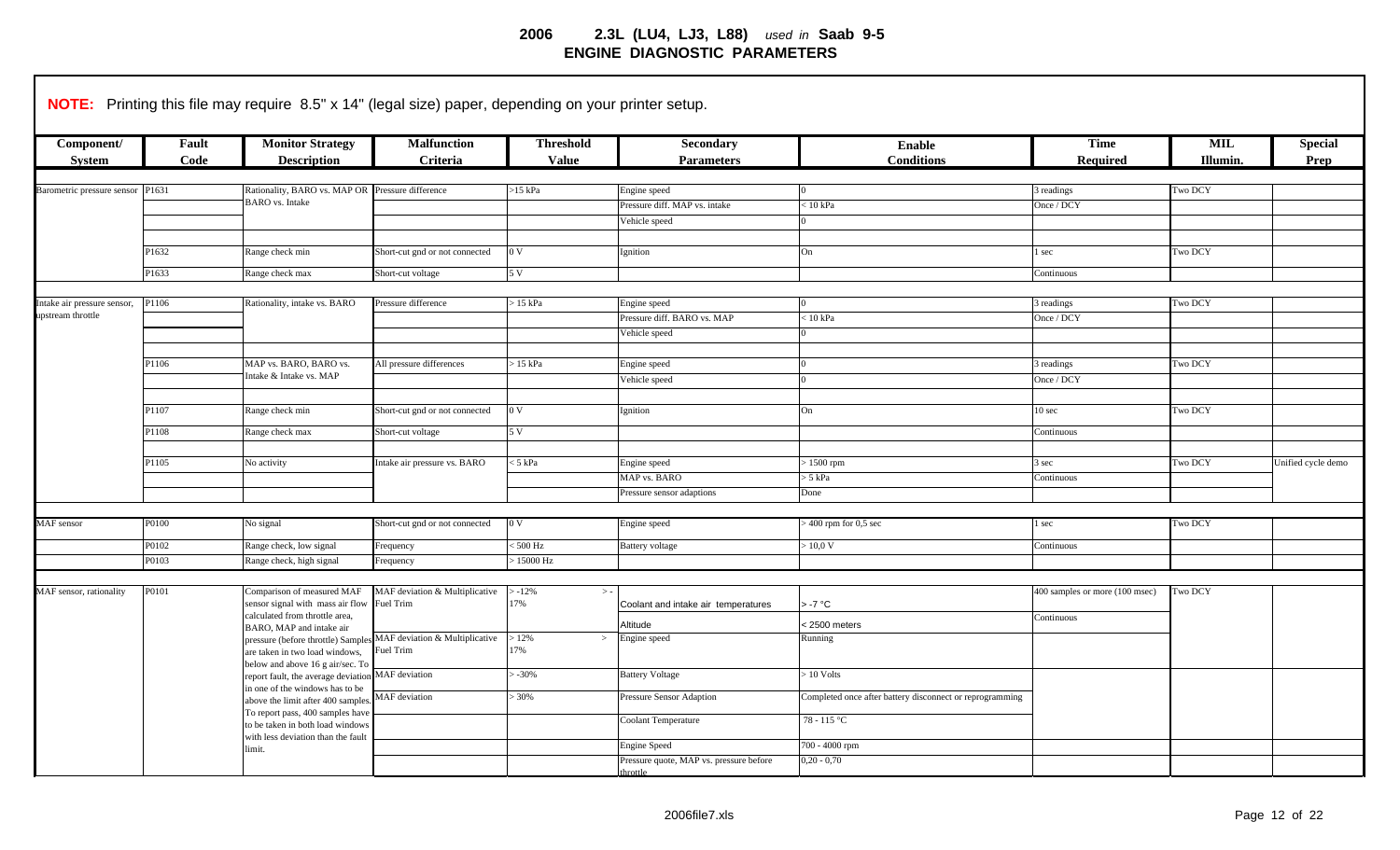|            |       | <b>NOTE:</b> Printing this file may require 8.5" x 14" (legal size) paper, depending on your printer setup. |                    |                  |                                              |                                                |             |            |                |
|------------|-------|-------------------------------------------------------------------------------------------------------------|--------------------|------------------|----------------------------------------------|------------------------------------------------|-------------|------------|----------------|
| Component/ | Fault | <b>Monitor Strategy</b>                                                                                     | <b>Malfunction</b> | <b>Threshold</b> | Secondary                                    | Enable                                         | <b>Time</b> | <b>MIL</b> | <b>Special</b> |
| System     | Code  | <b>Description</b>                                                                                          | Criteria           | <b>Value</b>     | <b>Parameters</b>                            | <b>Conditions</b>                              | Required    | Illumin.   | Prep           |
|            |       |                                                                                                             |                    |                  |                                              |                                                |             |            |                |
|            |       |                                                                                                             |                    |                  | Throttle Area                                | $50 - 500$ mm <sup>2</sup>                     |             |            |                |
|            |       |                                                                                                             |                    |                  | MAP deviation between samples (100 msec)     | $\leq \pm 12\%$ (test abortion)                |             |            |                |
|            |       |                                                                                                             |                    |                  |                                              | $\leq \pm 12\%$ in 1500 msec (test enablement) |             |            |                |
|            |       |                                                                                                             |                    |                  | Throttle area deviation between samples (100 | $\leq \pm 12\%$ (test abortion)                |             |            |                |
|            |       |                                                                                                             |                    |                  | msec)                                        | $\leq \pm 12\%$ in 1500 msec (test enablement) |             |            |                |
|            |       |                                                                                                             |                    |                  | Boost by-pass status change                  | No change (test abortion)                      |             |            |                |
|            |       |                                                                                                             |                    |                  |                                              | No change for 500 ms (test enablement)         |             |            |                |
|            |       |                                                                                                             |                    |                  | Vehicle speed to enable test                 | $>$ 28 mph for 60 sec                          |             |            |                |
|            |       |                                                                                                             |                    |                  | Throttle area adaption                       | Done, or conditions for adaption fulfilled     |             |            |                |
|            |       |                                                                                                             |                    |                  | EVAP purge                                   | Active                                         |             |            |                |
|            |       |                                                                                                             |                    |                  | Fuel cut                                     | Inactive                                       |             |            |                |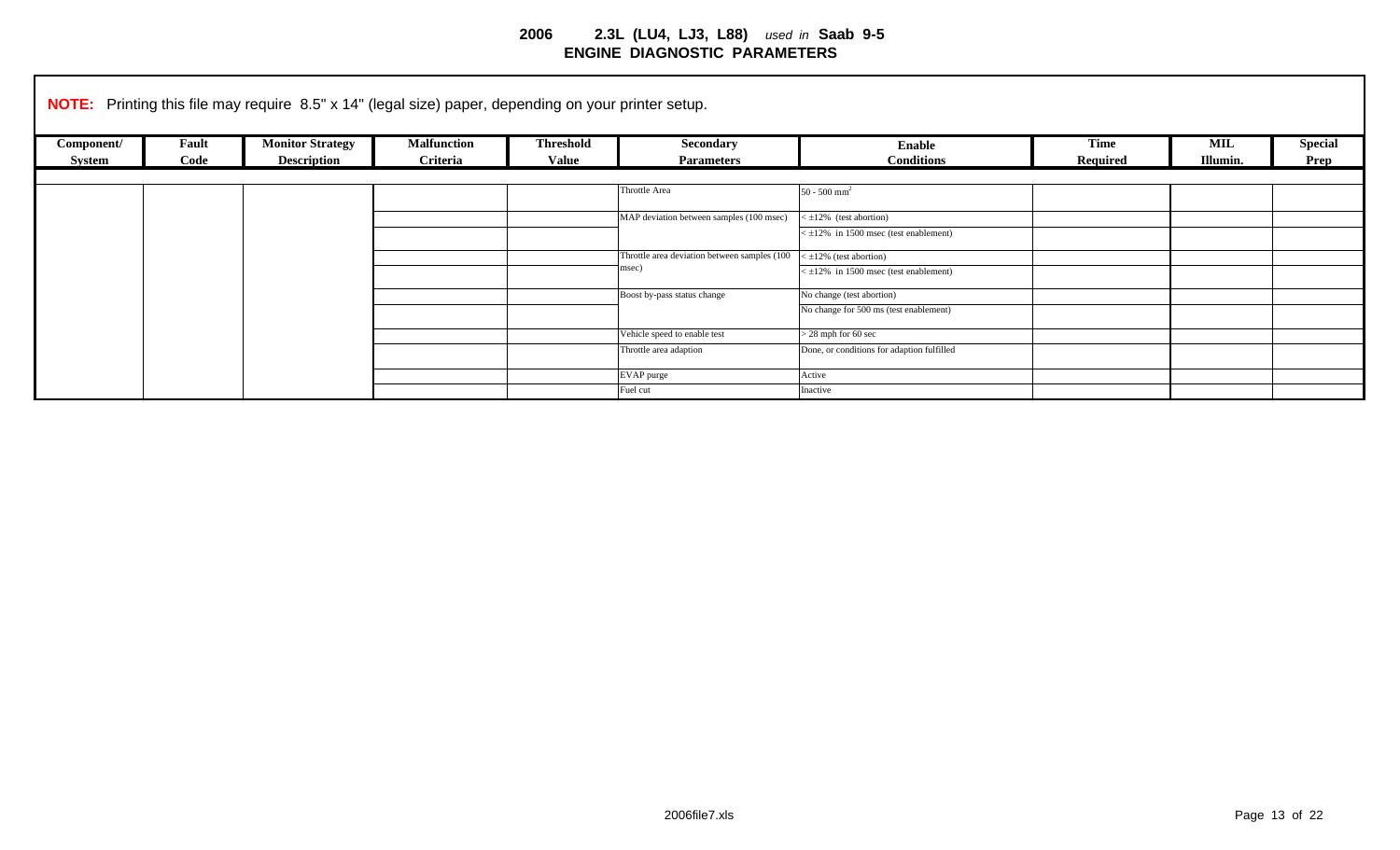|                             |               | <b>NOTE:</b> Printing this file may require 8.5" x 14" (legal size) paper, depending on your printer setup. |                                                      |                                  |                                                                                       |                             |                                  |                        |                        |
|-----------------------------|---------------|-------------------------------------------------------------------------------------------------------------|------------------------------------------------------|----------------------------------|---------------------------------------------------------------------------------------|-----------------------------|----------------------------------|------------------------|------------------------|
| Component/<br><b>System</b> | Fault<br>Code | <b>Monitor Strategy</b><br><b>Description</b>                                                               | <b>Malfunction</b><br>Criteria                       | <b>Threshold</b><br><b>Value</b> | Secondary<br><b>Parameters</b>                                                        | Enable<br><b>Conditions</b> | <b>Time</b><br>Required          | <b>MIL</b><br>Illumin. | <b>Special</b><br>Prep |
|                             |               |                                                                                                             |                                                      |                                  |                                                                                       |                             |                                  |                        |                        |
| IAT sensor                  | P0112         | Range check min                                                                                             | Short-cut                                            | 70 ohm                           | Engine speed                                                                          | Running                     | 10 <sub>sec</sub>                | <b>Two DCY</b>         |                        |
|                             | P0113         | Range check max                                                                                             | Not connected                                        | 38000 ohm                        |                                                                                       |                             | Continuous                       |                        |                        |
|                             |               |                                                                                                             |                                                      |                                  |                                                                                       |                             |                                  |                        |                        |
| IAT sensor, rationality     | P0111         | No activity                                                                                                 | Change less than                                     | 2 deg C                          | Engine speed                                                                          | Running                     | 900 sec                          | Two DCY                |                        |
|                             |               |                                                                                                             |                                                      |                                  | Coolant and intake air temperatures                                                   | > -7 °C                     | Once / DCY                       |                        |                        |
|                             |               |                                                                                                             |                                                      |                                  | Altitude                                                                              | < 2500 meters               |                                  |                        |                        |
|                             |               |                                                                                                             |                                                      |                                  | ECM power-down, engine-off time                                                       | 15 minutes                  |                                  |                        |                        |
|                             |               |                                                                                                             |                                                      |                                  |                                                                                       |                             |                                  |                        |                        |
| ECT sensor / Thermostat     | P0116         | Comparison between Coolant<br>temperature model and ECT                                                     | Comparison done when the model                       | < 78 °C                          | Coolant and intake air temperatures                                                   | $>$ -7 °C                   | 400 - 800 sec                    | Two DCY                |                        |
|                             |               | sensor reading. Model calculated                                                                            | emperature has reached 83 °C,<br>fault report if ECT |                                  | Altitude                                                                              | $< 2500$ meters             | Once / DCY                       |                        |                        |
|                             |               | based mainly on mass air flow,                                                                              |                                                      | $\cdot$ 130 °C                   | ECT at start                                                                          | < 65 °C                     |                                  |                        |                        |
|                             |               | with corrections for IAT, engine                                                                            |                                                      |                                  |                                                                                       |                             |                                  |                        |                        |
|                             |               | speed and ECT at start,                                                                                     |                                                      |                                  |                                                                                       |                             |                                  |                        |                        |
|                             |               |                                                                                                             |                                                      |                                  |                                                                                       |                             |                                  |                        |                        |
|                             |               |                                                                                                             |                                                      |                                  |                                                                                       |                             |                                  |                        |                        |
|                             | P0115         | Rationality                                                                                                 | Temperature change                                   | $< 1$ °C                         | Engine speed                                                                          | Running                     | 8000 combustions                 | Two DCY                |                        |
|                             |               |                                                                                                             |                                                      |                                  | Vehicle speed                                                                         | $\cdot$ 15,5 mph            | Continuous                       |                        |                        |
|                             |               |                                                                                                             |                                                      |                                  |                                                                                       |                             |                                  |                        |                        |
|                             | P0117         | Range check min                                                                                             | Short-cut                                            | 47 ohm                           | Engine speed                                                                          | Running                     | sec                              | Two DCY                |                        |
|                             | P0118         | Range check max                                                                                             | Not connected                                        | > 54520 ohm                      |                                                                                       |                             | Continuous                       |                        |                        |
|                             |               |                                                                                                             |                                                      |                                  |                                                                                       |                             |                                  |                        |                        |
|                             | P0119         | Too quick change                                                                                            | Mean value in stack                                  | >10 °C                           | Engine speed                                                                          | Running                     | 10 readings, time base 100 msec. | <b>Two DCY</b>         |                        |
|                             |               |                                                                                                             |                                                      |                                  | Comparison of each ECT reading, insert into<br>stack when diff. from previous reading | > 5 °C                      | Continuous                       |                        |                        |
|                             | P0126         | Comparison between Coolant                                                                                  | Comparison done when the model                       | < 20 °C                          | ECT at start                                                                          | $<$ -7 °C                   | 300 <sub>sec</sub>               | Two DCY                |                        |
|                             |               | emperature model and ECT                                                                                    | emperature has reached 25 °C,                        |                                  |                                                                                       |                             |                                  |                        |                        |
|                             |               | sensor reading. Model calculated                                                                            | fault report if ECT                                  |                                  | Engine speed                                                                          | Running                     | Once / DCY                       |                        |                        |
|                             |               | based mainly on mass air flow,<br>with corrections for IAT, engine                                          |                                                      |                                  |                                                                                       |                             |                                  |                        |                        |
|                             |               | speed and ECT at start,                                                                                     |                                                      |                                  |                                                                                       |                             |                                  |                        |                        |
|                             |               |                                                                                                             |                                                      |                                  |                                                                                       |                             |                                  |                        |                        |
|                             |               |                                                                                                             |                                                      |                                  |                                                                                       |                             |                                  |                        |                        |
| Time to closed loop         | P0125         | Rationality                                                                                                 | Time                                                 | $600 \text{ sec}$                | Engine speed                                                                          | Running                     | $600$ sec                        | Two DCY                |                        |
|                             |               |                                                                                                             |                                                      |                                  | Start Temperature, lowest of ECT/IAT                                                  | $-7^{\circ}$ C              | Once / DCY                       |                        |                        |
|                             |               |                                                                                                             |                                                      |                                  | No front O2 sensor or ECT sensor fault codes                                          |                             |                                  |                        |                        |
|                             |               |                                                                                                             |                                                      |                                  |                                                                                       |                             |                                  |                        |                        |
|                             |               |                                                                                                             | Time                                                 | $>150$ sec                       | Engine speed                                                                          | Running                     | 300 <sub>sec</sub>               | <b>Two DCY</b>         |                        |
|                             |               |                                                                                                             |                                                      |                                  | Start Temperature, lowest of ECT/IAT                                                  | $10^{\circ}$ C              | Once / DCY                       |                        |                        |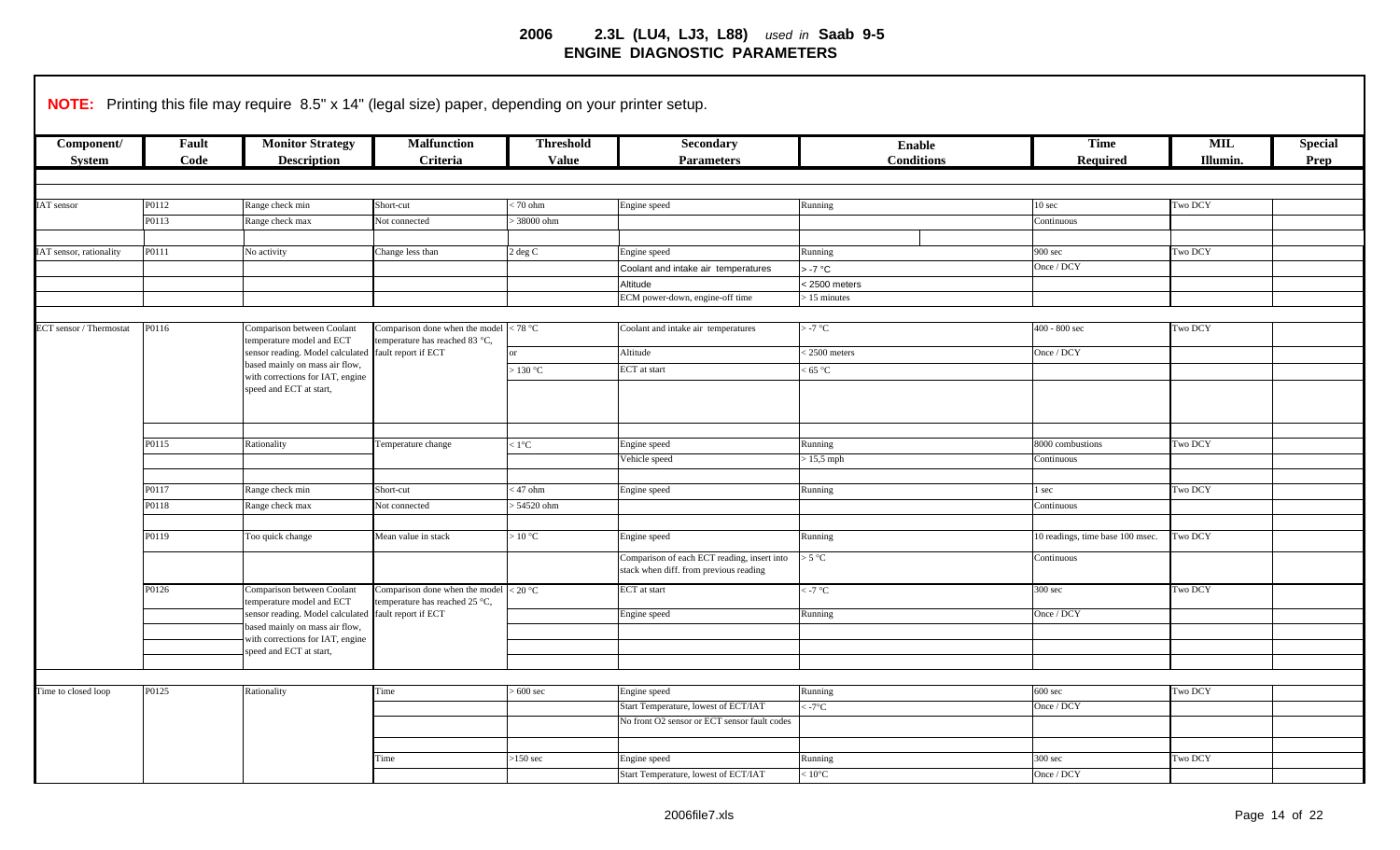|                                  |       | <b>NOTE:</b> Printing this file may require 8.5" x 14" (legal size) paper, depending on your printer setup. |                                                          |                                                                  |                                              |                                           |                     |             |                |
|----------------------------------|-------|-------------------------------------------------------------------------------------------------------------|----------------------------------------------------------|------------------------------------------------------------------|----------------------------------------------|-------------------------------------------|---------------------|-------------|----------------|
| Component/                       | Fault | <b>Monitor Strategy</b>                                                                                     | <b>Malfunction</b>                                       | <b>Threshold</b>                                                 | <b>Secondary</b>                             | Enable                                    | <b>Time</b>         | <b>MIL</b>  | <b>Special</b> |
| System                           | Code  | <b>Description</b>                                                                                          | Criteria                                                 | <b>Value</b>                                                     | <b>Parameters</b>                            | <b>Conditions</b>                         | Required            | Illumin.    | Prep           |
|                                  |       |                                                                                                             |                                                          |                                                                  |                                              |                                           |                     |             |                |
|                                  |       |                                                                                                             |                                                          |                                                                  | No front O2 sensor or ECT sensor fault codes |                                           |                     |             |                |
|                                  |       |                                                                                                             |                                                          |                                                                  |                                              |                                           |                     |             |                |
|                                  |       |                                                                                                             | Time                                                     | $> 60$ sec                                                       | Engine                                       | running                                   | 120 <sub>sec</sub>  | Two DCY     |                |
|                                  |       |                                                                                                             |                                                          |                                                                  | Start Temperature, lowest of ECT/IAT         | $>10^{\circ}$ C                           | Once / DCY          |             |                |
|                                  |       |                                                                                                             |                                                          |                                                                  | No front O2 sensor or ECT sensor fault codes |                                           |                     |             |                |
|                                  |       |                                                                                                             |                                                          |                                                                  |                                              |                                           |                     |             |                |
| Crankshaft position sensor P0336 |       | Sensor activity                                                                                             | Output at cranking                                       | No signal                                                        | MAP                                          | 3,0 kPa below BARO                        | 4 sec               | Immediately |                |
|                                  |       |                                                                                                             |                                                          |                                                                  | <b>Battery</b> voltage                       | $\Delta > 0.8$ V                          | Once / DCY          |             |                |
|                                  |       |                                                                                                             |                                                          |                                                                  | Throttle                                     | Closed                                    |                     |             |                |
|                                  |       |                                                                                                             |                                                          |                                                                  | Pressure sensor adaption                     | Done                                      |                     |             |                |
|                                  |       |                                                                                                             |                                                          |                                                                  |                                              |                                           |                     |             |                |
|                                  | P0337 | Rationality                                                                                                 | Lost position twice in same DCY Position found then lost |                                                                  | Vehicle speed                                | $>19$ mph                                 | 10 msec             | Two DCY     |                |
|                                  |       |                                                                                                             |                                                          |                                                                  | <b>Brake</b>                                 | Not active                                | Continuous          |             |                |
|                                  |       |                                                                                                             |                                                          |                                                                  |                                              |                                           |                     |             |                |
| Vehicle speed                    | P0501 | High change                                                                                                 | Derivative                                               | From $>31$ to 0 mph or                                           | Engine speed                                 | Running                                   | 2 readings          | Two DCY     |                |
|                                  |       |                                                                                                             |                                                          | $D$ > +75 mph in two readings $\sqrt{\frac{1}{2}}$ Vehicle speed |                                              | 31 - 127 mph for 10 sec                   | Continuous          |             |                |
|                                  |       |                                                                                                             |                                                          |                                                                  | <b>Brake</b>                                 | Not active (speed decrease determination) |                     |             |                |
|                                  |       |                                                                                                             |                                                          |                                                                  |                                              |                                           |                     |             |                |
|                                  | P0501 | Signal high                                                                                                 | Vehicle speed                                            | $>168$ mph                                                       | Engine speed                                 | Running                                   | 20 readings         | Two DCY     |                |
|                                  |       |                                                                                                             |                                                          |                                                                  |                                              |                                           | Continuous          |             |                |
|                                  |       |                                                                                                             |                                                          |                                                                  |                                              |                                           |                     |             |                |
|                                  | P0502 | Signal missing                                                                                              | Vehicle speed                                            | $=0$ mph                                                         | Gear (automatic)                             | Not in neutral                            | 1000 <sub>sec</sub> | Two DCY     |                |
|                                  |       |                                                                                                             |                                                          |                                                                  | Engine speed                                 | $>1750$ rpm                               | Continuous          |             |                |
|                                  |       |                                                                                                             |                                                          |                                                                  | Engine load                                  | $>480$ mg/c                               |                     |             |                |
|                                  |       |                                                                                                             |                                                          |                                                                  | <b>Brake</b>                                 | Not active                                |                     |             |                |
|                                  |       |                                                                                                             |                                                          |                                                                  | Above conditions fulfilled                   | 5 sec                                     |                     |             |                |
|                                  |       |                                                                                                             |                                                          |                                                                  |                                              |                                           |                     |             |                |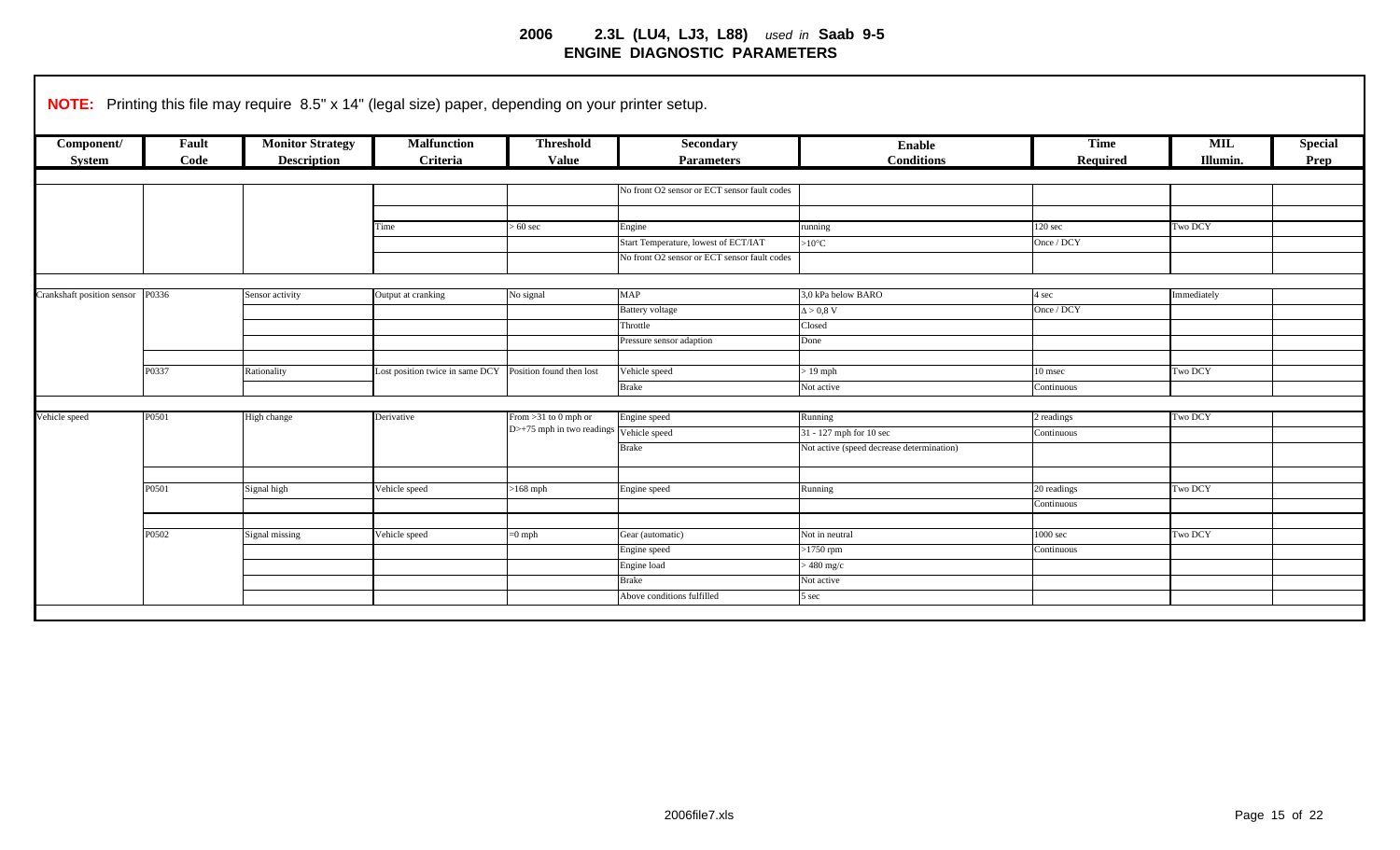| Component/                             | Fault | <b>Monitor Strategy</b>       | <b>Malfunction</b>           | <b>Threshold</b> | Secondary                  | <b>Enable</b>               | Time                          | MIL           | <b>Special</b> |
|----------------------------------------|-------|-------------------------------|------------------------------|------------------|----------------------------|-----------------------------|-------------------------------|---------------|----------------|
| <b>System</b>                          | Code  | <b>Description</b>            | Criteria                     | <b>Value</b>     | <b>Parameters</b>          | <b>Conditions</b>           | <b>Required</b>               | Illumin.      | Prep           |
| Brake switch                           | P1577 | Rationality - low             | Signal                       | Always low       | Vehicle speed change       | 25 mph to zero, 5 times     | 2 - 12 sec each               | Two DCY       |                |
|                                        | P1576 | Rationality - high            | Signal                       | Always high      | Engine speed               | Running                     | Once / DCY                    |               |                |
|                                        |       |                               |                              |                  |                            |                             |                               |               |                |
| <b>ECM</b> internal                    | P0605 | General internal ECM fault    |                              |                  |                            |                             | Continuous                    | Immediately   |                |
|                                        |       |                               |                              |                  |                            |                             |                               |               |                |
| ECM internal stack 1                   | P1621 | Stack overflow                |                              |                  | Ignition                   | On                          | 4 calculations                | Immediately   |                |
|                                        |       |                               |                              |                  | System                     | Not in mechanical Limp-home | Continuous                    |               |                |
|                                        |       |                               |                              |                  |                            |                             |                               |               |                |
| ECM internal stack 2                   | P1602 | Stack overflow                |                              |                  | Ignition                   | On                          | 4 calculations                | Immediately   |                |
|                                        |       |                               |                              |                  | System                     | Not in mechanical Limp-home | Continuous                    |               |                |
| <b>ECM</b> internal ROM 1              | P1604 | Checksum                      | Faulty                       |                  | Ignition                   | On                          | 4 calculations                | Immediately   |                |
|                                        |       |                               |                              |                  | System                     | Not in mechanical Limp-home | Continuous                    |               |                |
|                                        |       |                               |                              |                  |                            |                             |                               |               |                |
| <b>ECM</b> internal ROM 2              | P1603 | Checksum                      | Faulty                       |                  | Ignition                   | On                          | 4 calculations                | Immediately   |                |
|                                        |       |                               |                              |                  | System                     | Not in mechanical Limp-home | Continuous                    |               |                |
|                                        |       |                               |                              |                  |                            |                             |                               |               |                |
| <b>ECM</b> internal<br>communication 1 | P1605 | Internal serial communication | Faulty                       |                  | Ignition                   | On                          | Continuous                    | mmediately    |                |
|                                        |       |                               |                              |                  | System                     | Not in mechanical Limp-home |                               |               |                |
| ECM internal Watch Dog 1 P1606         |       | SW monitor failure            | Mismatch                     |                  | Ignition                   | On                          | 4 calculations                | Immediately   |                |
|                                        |       |                               |                              |                  | System                     | Not in mechanical Limp-home | Continuous                    |               |                |
|                                        |       |                               |                              |                  |                            |                             |                               |               |                |
| <b>ECM</b> internal                    | P1607 | Internal serial communication | Faulty                       |                  | Ignition                   | On                          | Continuous                    | Immediately   |                |
| communication 2                        |       |                               |                              |                  | System                     | Not in mechanical Limp-home |                               |               |                |
|                                        |       |                               |                              |                  |                            |                             |                               |               |                |
| ECM internal Watch Dog 2 P1608         |       | SW monitor failure            | Mismatch                     |                  | Ignition                   | On                          | 4 calculations                | Immediately   |                |
|                                        |       |                               |                              |                  | System                     | Not in mechanical Limp-home | Continuous                    |               |                |
|                                        |       |                               |                              |                  |                            |                             |                               |               |                |
| ECM internal TP power<br>stage         | P1609 | Powerstage inhibit error      | Test failed                  |                  | Ignition                   | Off                         | Once / DCY                    | Six DCY       |                |
|                                        |       |                               |                              |                  | System                     | Not in mechanical Limp-home |                               |               |                |
|                                        |       |                               |                              |                  | Engine speed<br>Main relay | Not running<br>On           |                               |               |                |
|                                        |       |                               |                              |                  |                            |                             |                               |               |                |
| ECM int A/D                            | P1610 | Comparison A/D conversion     | Processor 1 vs. 2 difference | $> 70$ bits      | Ignition                   | On                          | $\Delta$ pedal >25%, 500 msec | mmediately    |                |
|                                        |       |                               |                              |                  | System                     | Not in mechanical Limp-home | $\Delta$ pedal <25%, 760 msec |               |                |
|                                        |       |                               |                              |                  |                            |                             | Continuous                    |               |                |
|                                        |       |                               |                              |                  |                            |                             |                               |               |                |
|                                        |       |                               |                              |                  |                            |                             |                               |               |                |
| <b>ECM</b> internal throttle           | P1611 | Current too high in Limp-home | Powerstage current           | $>300$ mA        | Ignition                   | On                          | Throttle $> 50\%$ , 300 msec  | Fuel shut off |                |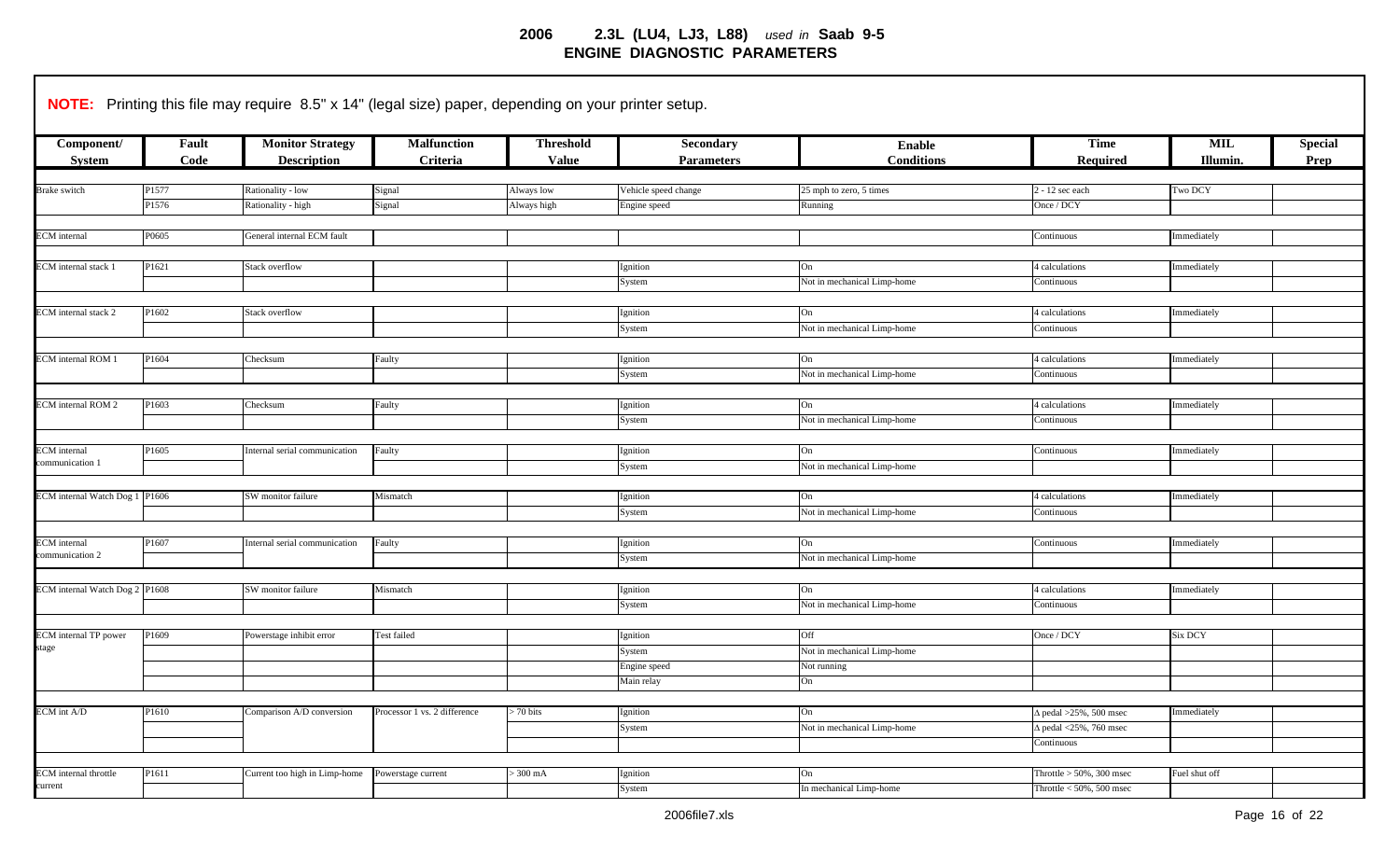|                         |       | <b>NOTE:</b> Printing this file may require 8.5" x 14" (legal size) paper, depending on your printer setup. |                    |                       |                   |                             |                               |             |                |
|-------------------------|-------|-------------------------------------------------------------------------------------------------------------|--------------------|-----------------------|-------------------|-----------------------------|-------------------------------|-------------|----------------|
| Component/              | Fault | <b>Monitor Strategy</b>                                                                                     | <b>Malfunction</b> | <b>Threshold</b>      | Secondary         | Enable                      | <b>Time</b>                   | <b>MIL</b>  | <b>Special</b> |
| System                  | Code  | <b>Description</b>                                                                                          | Criteria           | <b>Value</b>          | <b>Parameters</b> | <b>Conditions</b>           | Required                      | Illumin.    | Prep           |
|                         |       |                                                                                                             |                    |                       |                   |                             |                               |             |                |
|                         |       |                                                                                                             |                    |                       | <b>DTC P1251</b>  | Present                     | Continuous                    |             |                |
|                         |       |                                                                                                             |                    |                       | <b>DTC P1610</b>  | Not present                 |                               |             |                |
|                         |       |                                                                                                             |                    |                       |                   |                             |                               |             |                |
| ECM int airmass map     | P1613 | Airmass checksum                                                                                            | Faulty             |                       | Ignition          | On                          | 2 failures                    | Immediately |                |
|                         |       |                                                                                                             |                    |                       | System            | Not in mechanical Limp-home | Continuous                    |             |                |
|                         |       |                                                                                                             |                    |                       |                   |                             |                               |             |                |
| H-bridge short-cut      | P1240 | Short-cut                                                                                                   |                    |                       | Ignition          | On                          | 3 minutes                     | Two DCY     |                |
|                         |       |                                                                                                             |                    |                       | System            | Not in mechanical Limp-home | Continuous                    |             |                |
|                         |       |                                                                                                             |                    |                       |                   |                             |                               |             |                |
| Accel pedal pos 1-2 sum | P1530 | Rationality check                                                                                           | Potentiometer sum  | $< 227$ bit (4.45V)   | Ignition          | On                          | $\Delta$ pedal >25%, 500 msec | Immediately |                |
|                         |       |                                                                                                             |                    | $>283$ bits $(5.55V)$ | System            | Not in mechanical Limp-home | $\Delta$ pedal <25%, 760 msec |             |                |
|                         |       |                                                                                                             |                    |                       |                   |                             | Continuous                    |             |                |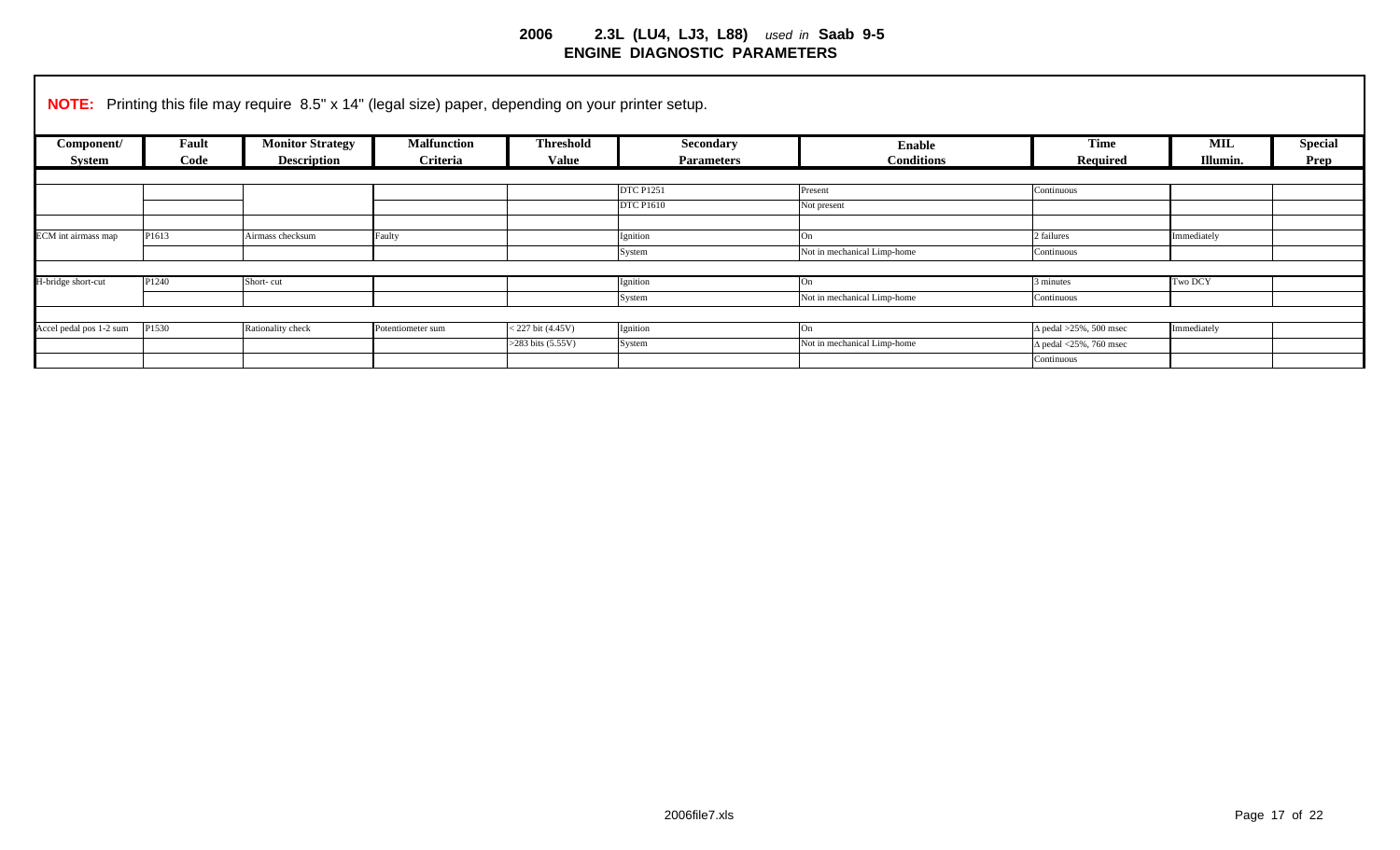|                                   |                   | NOTE: Printing this file may require 8.5" x 14" (legal size) paper, depending on your printer setup. |                                                                       |                                         |                                             |                                                   |                               |                 |                        |
|-----------------------------------|-------------------|------------------------------------------------------------------------------------------------------|-----------------------------------------------------------------------|-----------------------------------------|---------------------------------------------|---------------------------------------------------|-------------------------------|-----------------|------------------------|
| Component/<br><b>System</b>       | Fault<br>Code     | <b>Monitor Strategy</b><br><b>Description</b>                                                        | <b>Malfunction</b><br>Criteria                                        | <b>Threshold</b><br><b>Value</b>        | Secondary<br><b>Parameters</b>              | <b>Enable</b><br><b>Conditions</b>                | <b>Time</b><br>Required       | MIL<br>Illumin. | <b>Special</b><br>Prep |
|                                   |                   |                                                                                                      |                                                                       |                                         |                                             |                                                   |                               |                 |                        |
|                                   | P1531             | Rationality check                                                                                    | Potentiometer sum                                                     | adapted sum $+6\%$                      | Ignition                                    | On                                                | $\Delta$ pedal >25%, 500 msec | Immediately     |                        |
| Accel pedal pos 1-2<br>adaption   |                   |                                                                                                      |                                                                       | Adapted at idle)                        | System                                      | Not in mechanical Limp-home                       | $\Delta$ pedal <25%, 760 msec |                 |                        |
|                                   |                   |                                                                                                      |                                                                       |                                         | Pedal position                              | <13 bits(250 mV) above adapted idle position      | Continuous                    |                 |                        |
|                                   |                   |                                                                                                      |                                                                       |                                         |                                             |                                                   |                               |                 |                        |
| Accelerator pedal pos<br>shorted  | P1532             | Potentiometers shorted                                                                               | Testpulse on 1                                                        | Detected on $2, \geq 4$ bits (78<br>nV) | gnition                                     | On                                                | $\Delta$ pedal >25%, 500 msec | Immediately     |                        |
|                                   |                   |                                                                                                      |                                                                       |                                         | System                                      | Not in mechanical Limp-home                       | $\Delta$ pedal <25%, 760 msec |                 |                        |
|                                   |                   |                                                                                                      |                                                                       |                                         | Pedal position                              | 525%                                              | Continuous                    |                 |                        |
|                                   |                   |                                                                                                      |                                                                       |                                         |                                             |                                                   |                               |                 |                        |
| Throttle pot. 1-2 sum             | P1230             | Rationality check                                                                                    | Potentiometer sum                                                     | 234 bit (4.59V)                         | gnition                                     | On                                                | 280 msec                      | mmediately      |                        |
|                                   |                   |                                                                                                      |                                                                       | 291 bit (5.70V)                         | System                                      | Not in mechanical Limp-home                       | Continuous                    |                 |                        |
|                                   |                   |                                                                                                      |                                                                       |                                         |                                             |                                                   |                               |                 |                        |
| Throttle closed                   | P <sub>1251</sub> | Rationality check, full PWM in<br>closing direction                                                  | Throttle position                                                     | Actual > demanded                       | Ignition                                    | On                                                | 280 msec                      | Immediately     |                        |
|                                   |                   |                                                                                                      |                                                                       |                                         | System                                      | Not in mechanical Limp-home                       | Continuous                    |                 |                        |
|                                   |                   |                                                                                                      |                                                                       |                                         | Vehicle speed                               | $\neq 0$                                          |                               |                 |                        |
|                                   |                   |                                                                                                      |                                                                       |                                         |                                             |                                                   |                               |                 |                        |
|                                   |                   |                                                                                                      | Throttle position                                                     | Actual > demanded                       | Ignition<br>System                          | On<br>Not in mechanical Limp-home                 | 280 msec<br>Continuous        | Immediately     |                        |
|                                   |                   |                                                                                                      |                                                                       |                                         |                                             |                                                   |                               |                 |                        |
|                                   |                   |                                                                                                      |                                                                       |                                         | Vehicle speed<br>Crankshaft position sensor | Pulses present                                    |                               |                 |                        |
|                                   |                   |                                                                                                      |                                                                       |                                         | Engine speed                                | Not above $500$ rpm, $> 5$ sec                    |                               |                 |                        |
|                                   |                   |                                                                                                      |                                                                       |                                         |                                             |                                                   |                               |                 |                        |
| Throttle motor, full PWM          | P1253             | Throttle can not open during                                                                         | Throttle position                                                     | Actual < demanded                       | Ignition                                    | On                                                | $3000$ msec                   | Immediately     |                        |
| cranking                          |                   | cranking, no engine start                                                                            |                                                                       |                                         | System                                      | Not in mech. L-H                                  | Continuous                    |                 |                        |
|                                   |                   |                                                                                                      |                                                                       |                                         | Engine speed                                | Cranking (engine speed<500 rpm)                   |                               |                 |                        |
|                                   |                   |                                                                                                      |                                                                       |                                         | Throttle area                               | $< 17$ mm <sup>2</sup>                            |                               |                 |                        |
|                                   |                   |                                                                                                      |                                                                       |                                         |                                             |                                                   |                               |                 |                        |
| Throttle return spring            | P1260             |                                                                                                      | Rationality check, broken spring   I-part of throttle pos. controller | Close to 0                              | Ignition                                    | On                                                | 4000 msec                     | Two DCY         |                        |
|                                   |                   |                                                                                                      |                                                                       |                                         | System                                      | Not in mechanical Limp-home                       | Continuous                    |                 |                        |
|                                   |                   |                                                                                                      |                                                                       |                                         | Throttle position                           | $\alpha$ mechanical block + 40 bits (of 1024 bit) |                               |                 |                        |
|                                   |                   |                                                                                                      |                                                                       |                                         | Vehicle speed                               | $> 3$ mph                                         |                               |                 |                        |
|                                   |                   |                                                                                                      |                                                                       |                                         |                                             |                                                   |                               |                 |                        |
| Throttle in limp-home, high P1261 |                   | Rationality check                                                                                    | <b>MAF</b> air Flow                                                   | calculated Air Flow                     | Ignition                                    | On                                                | 500 msec                      | Immediately     |                        |
| torque                            |                   |                                                                                                      |                                                                       |                                         | System                                      | In mechanical Limp-home                           | <b>Continuous</b>             | Fuel shut off   |                        |
|                                   |                   |                                                                                                      |                                                                       |                                         | <b>DTC P1530</b>                            | Not present                                       |                               |                 |                        |
|                                   |                   |                                                                                                      |                                                                       |                                         | <b>DTC P1531</b>                            | Not present                                       |                               |                 |                        |
|                                   |                   |                                                                                                      |                                                                       |                                         | <b>DTC P1532</b>                            | Not present                                       |                               |                 |                        |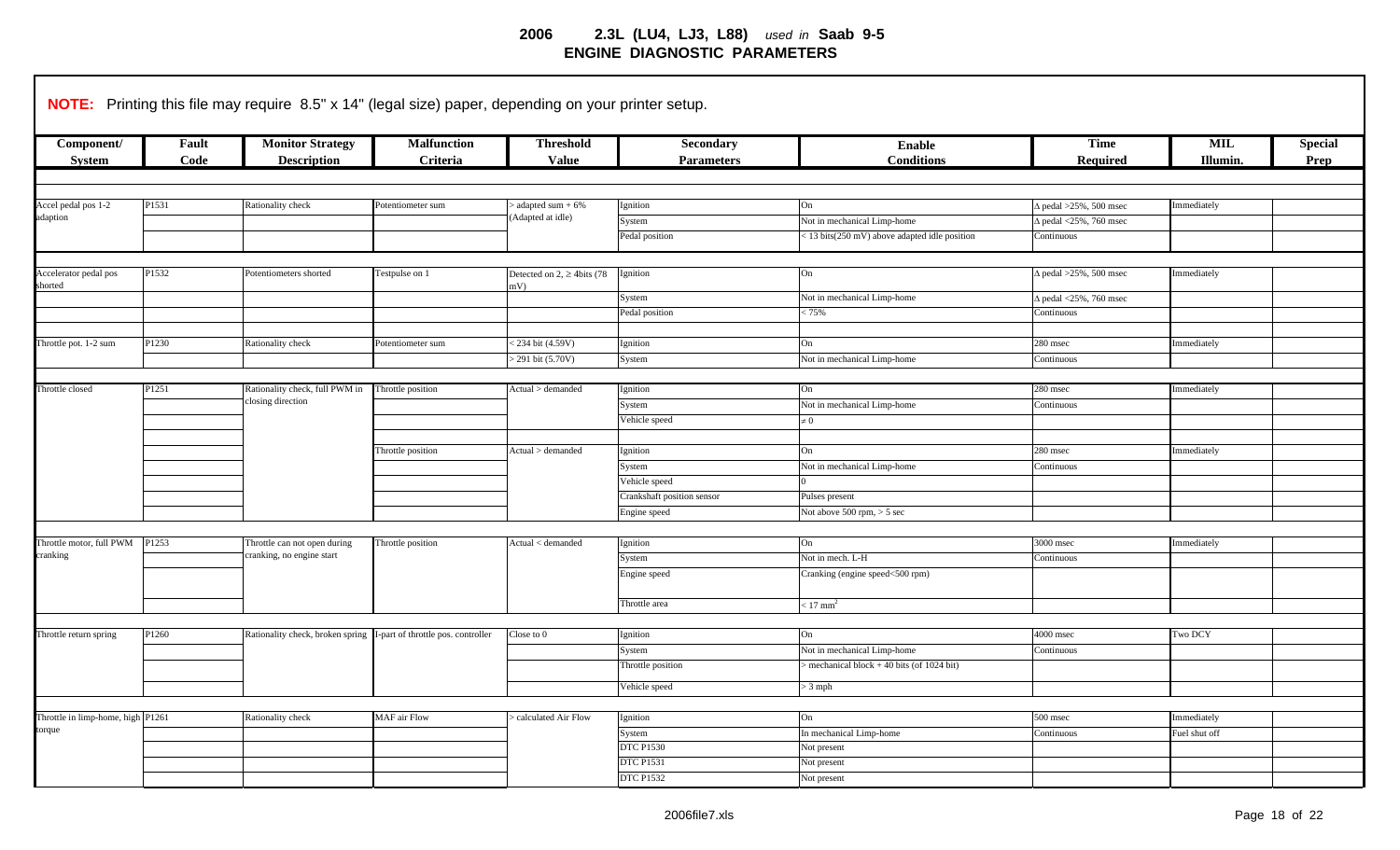|                                      |       | <b>NOTE:</b> Printing this file may require 8.5" x 14" (legal size) paper, depending on your printer setup. |                                |                  |                           |                             |             |                |                |
|--------------------------------------|-------|-------------------------------------------------------------------------------------------------------------|--------------------------------|------------------|---------------------------|-----------------------------|-------------|----------------|----------------|
| Component/                           | Fault | <b>Monitor Strategy</b>                                                                                     | <b>Malfunction</b>             | <b>Threshold</b> | Secondary                 | <b>Enable</b>               | <b>Time</b> | MIL            | <b>Special</b> |
| System                               | Code  | <b>Description</b>                                                                                          | Criteria                       | <b>Value</b>     | <b>Parameters</b>         | <b>Conditions</b>           | Required    | Illumin.       | <b>Prep</b>    |
|                                      |       |                                                                                                             |                                |                  |                           |                             |             |                |                |
|                                      |       |                                                                                                             |                                |                  | <b>DTC P1610</b>          | Not present                 |             |                |                |
|                                      |       |                                                                                                             |                                |                  | Throttle control current  | $<$ 300 mA                  |             |                |                |
|                                      |       |                                                                                                             |                                |                  |                           |                             |             |                |                |
| Throttle controller, safety P1264    |       | Rationality check, accelerator at                                                                           | Throttle position              | > calculated     | Ignition                  | On                          | 800 msec    | Immediately    |                |
| switch                               |       | idle, throttle not closing                                                                                  |                                |                  | System                    | Not in mechanical Limp-home | Continuous  |                |                |
|                                      |       |                                                                                                             |                                |                  | Cruise Control            | Not active                  |             |                |                |
|                                      |       |                                                                                                             |                                |                  | Acclerator pedal position | In idle position            |             |                |                |
|                                      |       |                                                                                                             |                                |                  |                           |                             |             |                |                |
| Throttle limp-home<br>solenoid relay | P1670 | Range check min                                                                                             | Short-cut gnd or not connected | 0 <sub>V</sub>   | Ignition                  | On                          | sec         | <b>Two DCY</b> |                |
|                                      | P1671 | Range check max                                                                                             | Short-cut Ubatt                | 12 V             |                           |                             | Continuous  |                |                |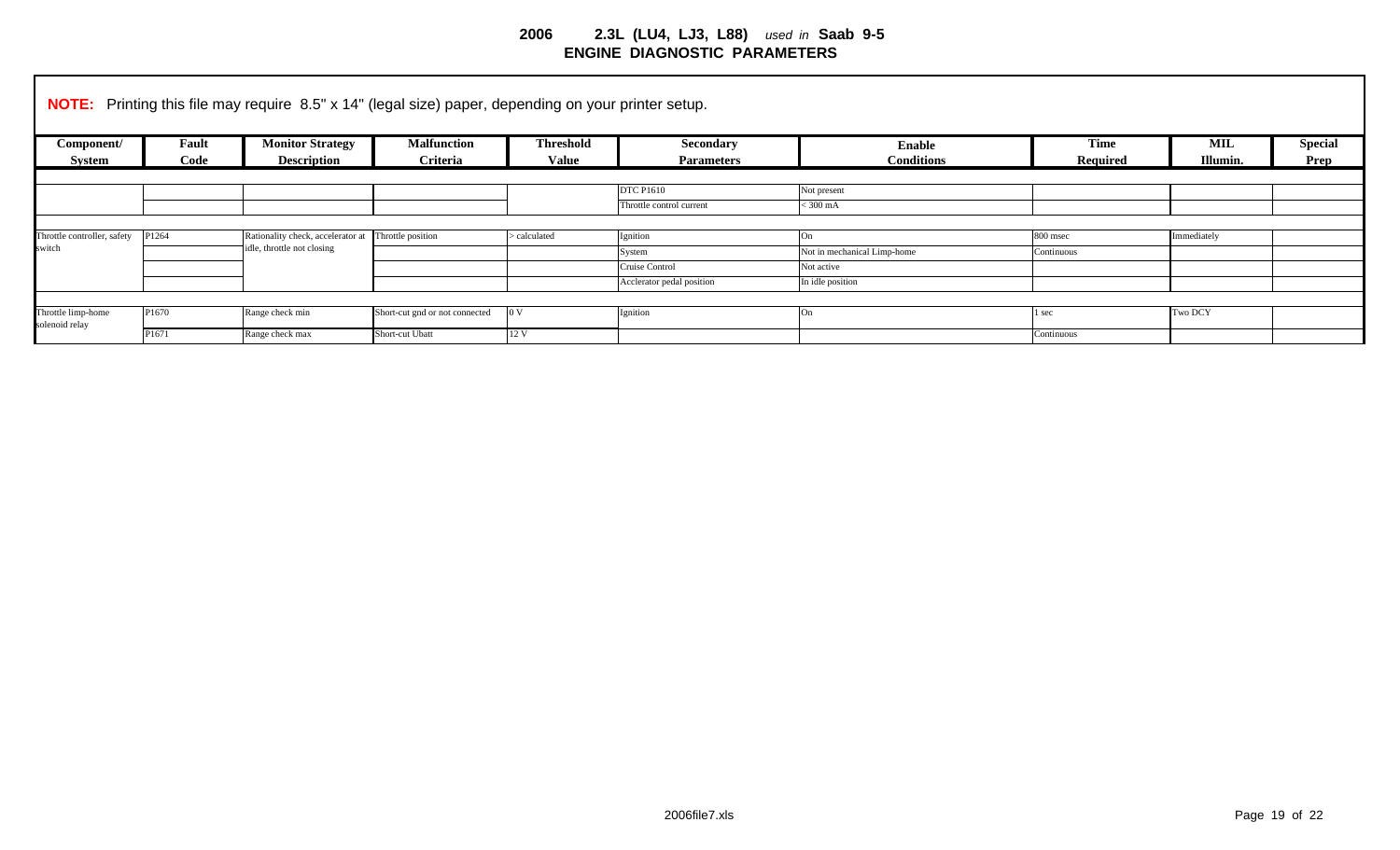|                                    |               |                                               | <b>NOTE:</b> Printing this file may require 8.5" x 14" (legal size) paper, depending on your printer setup. |                                  |                                       |                                   |                         |                 |                        |
|------------------------------------|---------------|-----------------------------------------------|-------------------------------------------------------------------------------------------------------------|----------------------------------|---------------------------------------|-----------------------------------|-------------------------|-----------------|------------------------|
| Component/<br><b>System</b>        | Fault<br>Code | <b>Monitor Strategy</b><br><b>Description</b> | <b>Malfunction</b><br>Criteria                                                                              | <b>Threshold</b><br><b>Value</b> | <b>Secondary</b><br><b>Parameters</b> | Enable<br><b>Conditions</b>       | <b>Time</b><br>Required | MIL<br>Illumin. | <b>Special</b><br>Prep |
|                                    |               |                                               |                                                                                                             |                                  |                                       |                                   |                         |                 |                        |
| Boost pressure control valve P1549 |               | Rationality, too high air mass                | Difference actual vs. requested                                                                             | $> 0$ mg/combustion              | Engine speed                          | Running                           | 500 msec                | Two DCY         | US06 demo              |
|                                    |               |                                               |                                                                                                             |                                  | Throttle control                      | Closed loop                       | Continuous              |                 |                        |
|                                    |               |                                               |                                                                                                             |                                  | Pressure upstream throttle            | $>200$ kPa                        |                         |                 |                        |
|                                    |               |                                               |                                                                                                             |                                  | Negative throttle control             | Min limit                         |                         |                 |                        |
|                                    |               |                                               |                                                                                                             |                                  | Function is disabled when:            |                                   |                         |                 |                        |
|                                    |               |                                               |                                                                                                             |                                  | Lowest of ECT or IAT                  | $-7^{\circ}$ C                    |                         |                 |                        |
|                                    |               |                                               |                                                                                                             |                                  | Altitude                              | $2500$ meters                     |                         |                 |                        |
|                                    |               |                                               |                                                                                                             |                                  | Reenablement when:                    |                                   |                         |                 |                        |
|                                    |               |                                               |                                                                                                             |                                  | ECT                                   | $>60^{\circ}$ C                   |                         |                 |                        |
|                                    |               |                                               |                                                                                                             |                                  | <b>IAT</b>                            | $5^{\circ}$ C                     |                         |                 |                        |
|                                    |               |                                               |                                                                                                             |                                  | Altitude                              | 2000 meters                       |                         |                 |                        |
|                                    |               |                                               |                                                                                                             |                                  |                                       |                                   |                         |                 |                        |
|                                    | P1549         | Rationality, too high air mass                | Difference actual vs. requested                                                                             | > 100 mg/combustion              | Engine speed                          | Running                           | 300 msec                | Two DCY         | US06 demo              |
|                                    |               |                                               |                                                                                                             |                                  | Boost control                         | Closed loop                       | Continuous              |                 |                        |
|                                    |               |                                               |                                                                                                             |                                  | Requested boost                       | Min                               |                         |                 |                        |
|                                    |               |                                               |                                                                                                             |                                  | or Boost throttle control             | Min limit                         |                         |                 |                        |
|                                    |               |                                               |                                                                                                             |                                  | Function is disabled when:            |                                   |                         |                 |                        |
|                                    |               |                                               |                                                                                                             |                                  | Lowest of ECT or IAT                  | $-7^{\circ}$ C                    |                         |                 |                        |
|                                    |               |                                               |                                                                                                             |                                  | Altitude                              | $2500$ meters                     |                         |                 |                        |
|                                    |               |                                               |                                                                                                             |                                  | Reenablement when:                    |                                   |                         |                 |                        |
|                                    |               |                                               |                                                                                                             |                                  | <b>ECT</b>                            | $>60^{\circ}$ C                   |                         |                 |                        |
|                                    |               |                                               |                                                                                                             |                                  | <b>IAT</b>                            | $>5^{\circ}$ C                    |                         |                 |                        |
|                                    |               |                                               |                                                                                                             |                                  | Altitude                              | 2000 meters                       |                         |                 |                        |
|                                    |               |                                               |                                                                                                             |                                  |                                       |                                   |                         |                 |                        |
|                                    | P1662         | Range check min                               | Short-cut gnd or not connected                                                                              | 0 <sub>V</sub>                   | Ignition                              | On                                | 60 sec                  | Two DCY         |                        |
|                                    | P1663         | Range check max                               | Short-cut Ubatt                                                                                             | 12V                              |                                       |                                   | Continuous              |                 |                        |
|                                    |               |                                               |                                                                                                             |                                  |                                       |                                   |                         |                 |                        |
| Boost pressure by-pass             | P1110         | Functional check, stuck closed                | Pressure variation before throttle                                                                          | >3 kPa amplitude                 | $\triangle MAP$                       | $> 3.0$ kPA                       | $0,75 \text{ sec}$      | Two DCY         | US06 demo              |
| control valve                      |               |                                               |                                                                                                             |                                  | Accelerator fully released            | Within 0,1 sec after $\Delta$ MAP | Continuous              |                 |                        |
|                                    |               |                                               |                                                                                                             |                                  | Pressure before throttle              | $>120$ kPa                        |                         |                 |                        |
|                                    |               |                                               |                                                                                                             |                                  | By-pass valve                         | Commanded open                    |                         |                 |                        |
|                                    |               |                                               |                                                                                                             |                                  | Number of tests                       | Two, within 10 minutes            |                         |                 |                        |
|                                    |               |                                               |                                                                                                             |                                  | Function is disabled when:            |                                   |                         |                 |                        |
|                                    |               |                                               |                                                                                                             |                                  | Lowest of ECT or IAT                  | $-7^{\circ}$ C                    |                         |                 |                        |
|                                    |               |                                               |                                                                                                             |                                  | Altitude                              | $2500$ meters                     |                         |                 |                        |
|                                    |               |                                               |                                                                                                             |                                  | Reenablement when:                    |                                   |                         |                 |                        |
|                                    |               |                                               |                                                                                                             |                                  | <b>ECT</b>                            | $>60^{\circ}$ C                   |                         |                 |                        |
|                                    |               |                                               |                                                                                                             |                                  | <b>IAT</b>                            | $>5^{\circ}$ C                    |                         |                 |                        |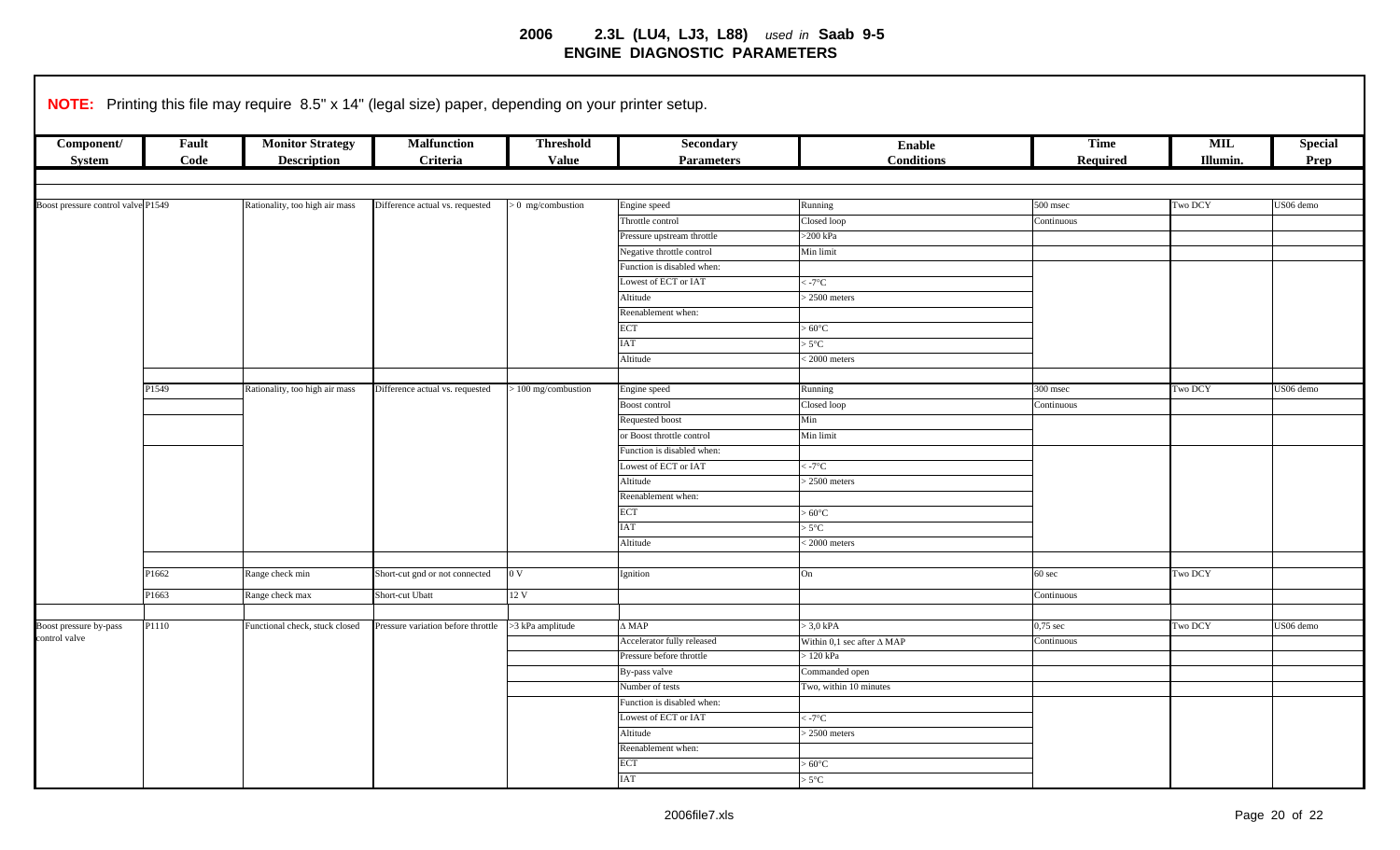| Component/        | Fault | <b>Monitor Strategy</b>         | <b>Malfunction</b>             | <b>Threshold</b> | Secondary                      | <b>Enable</b>      | <b>Time</b>                     | <b>MIL</b>  | <b>Special</b> |
|-------------------|-------|---------------------------------|--------------------------------|------------------|--------------------------------|--------------------|---------------------------------|-------------|----------------|
| System            | Code  | <b>Description</b>              | Criteria                       | <b>Value</b>     | <b>Parameters</b>              | <b>Conditions</b>  | <b>Required</b>                 | Illumin.    | Prep           |
|                   |       |                                 |                                |                  | Altitude                       | $<$ 2000 meters    |                                 |             |                |
|                   |       |                                 |                                |                  |                                |                    |                                 |             |                |
|                   | P1658 | Range check min                 | Short-cut gnd or not connected | 0V               | Ignition                       | On                 | l sec                           | Two DCY     |                |
|                   | P1659 | Range check max                 | Short-cut Ubatt                | 12V              |                                |                    | Continuous                      |             |                |
|                   |       |                                 |                                |                  |                                |                    |                                 |             |                |
| <b>Idle Speed</b> | P0507 | Functional check - high         | Engine speed vs. nominal       | $+200$ rpm       | Vehicle speed                  | $= 0$ mph          | 10 <sub>sec</sub>               | Two DCY     |                |
|                   |       |                                 |                                |                  | Accelerator pedal              | Idle position      | Continuous                      |             |                |
|                   |       |                                 |                                |                  | Air reduced or throttle at min |                    |                                 |             |                |
|                   |       |                                 |                                |                  |                                |                    |                                 |             |                |
|                   | P0506 | Functional check - low          | Engine Speed vs. nominal       | $-100$ rpm       | Vehicle speed                  | $= 0$ mph          | 10 sec                          | Two DCY     |                |
|                   |       |                                 |                                |                  | Accelerator pedal              | Idle position      | Continuous                      |             |                |
|                   |       |                                 |                                |                  | Air added                      |                    |                                 |             |                |
|                   |       |                                 |                                |                  | Load                           | <225 mg/combustion |                                 |             |                |
|                   |       |                                 |                                |                  |                                |                    |                                 |             |                |
| Main engine relay | P1640 | Rationality                     | ECM system voltage             | $<$ 3 V          | Main relay commanded           | On                 | Continuous<br>l sec             | Immediately |                |
|                   |       |                                 | ECM system voltage             | > 8 V            | Main relay commanded           | Off                |                                 |             |                |
|                   | P1652 | Control circuit range check min | Short-cut gnd or not connected | 0 <sub>V</sub>   | Ignition                       | On                 | $0.5 \text{ sec}$<br>Continuous |             |                |
|                   | P1653 | Control circuit range check max | Short-cut Ubatt                | 12 V             |                                |                    |                                 |             |                |